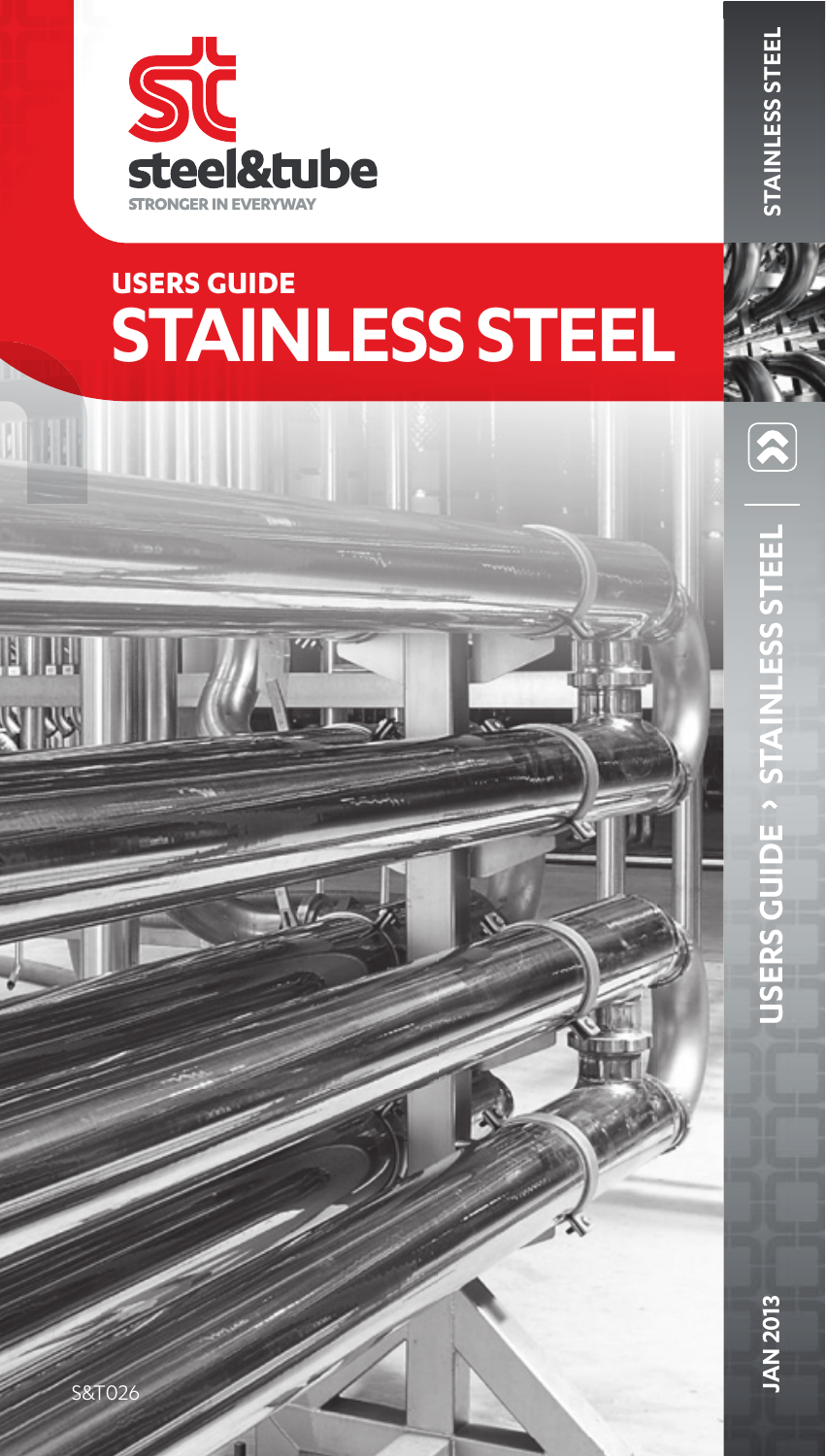## **Contents**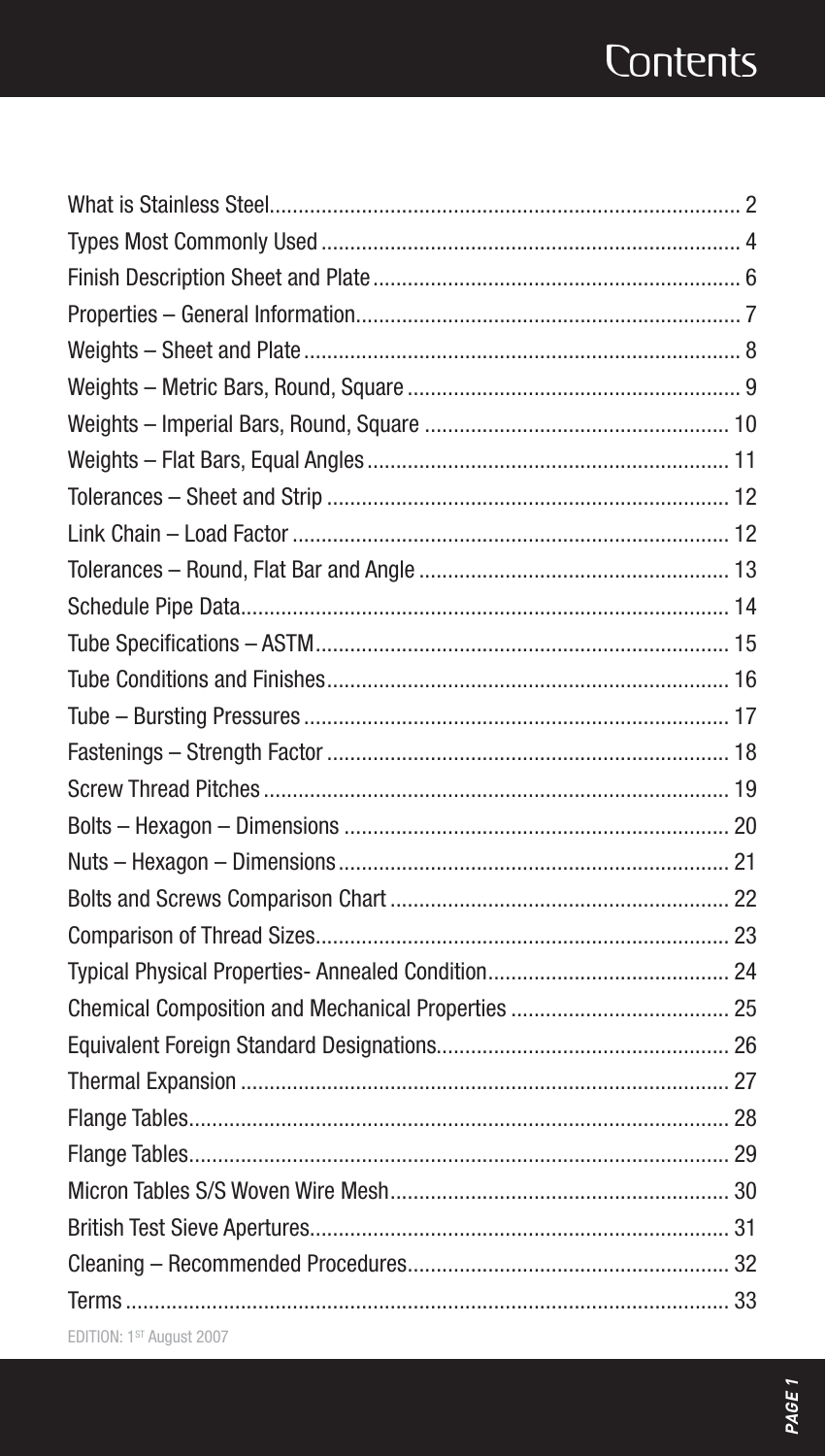Stainless steels are alloys containing iron, relatively low carbon,

a minimum 10.5% chromium and up to 30% nickel. However they are typically 18% chromium and 8% nickel. For increased corrosion resistance or for manufacturing requirements in specific applications, chromium may be increased and other elements such as manganese, aluminum, titanium and/or molybdenum may be added as required.

Stainless steels are sometimes called corrosion-resisting steels since the terms stainless may suggest non-staining. It does not mean non-staining in all environments, but less staining and more resistant to corrosive attack when compared with steels containing less than 10.5% chromium.

#### **What Makes Stainless Steel Resist Corrosion?**

Chromium [the key element in stainless steels] in excess of about 10.5% forms a tenacious, refractory oxide protective film on any exposed layer. i.e. a corrosion barrier. This relatively impervious film is considered to be selfhealing or self-restoring. It will, if broken, repair itself spontaneously upon re-exposure to an oxidizing agent such as air or nitric acid.

Resistance to corrosive attack under specific conditions is enhanced by progressively increasing chromium over 10.5% and/or by the addition of other elements such as nickel, molybdenum and copper.

## **Types of Stainless Steel**

Stainless steels are grouped according to the metallurgical structure which forms when they are cooled from high temperatures. Four basic types of stainless steel recognised are:

- Duplex
- Austenitic
- Ferritic
- Martensitic

## **Duplex Stainless Steel**

Duplex has a structure of approximately equal amounts of ferrite and austenite. Chromium content varies from 18%-28% and 4.5%-8% nickel, with most grades also containing Molybdenum. features:

- High resistance to stress corrosion cracking
- Increased level of passivity
- Good welding and formability
- Higher tensile and yield strengths than austenitic and ferritic grades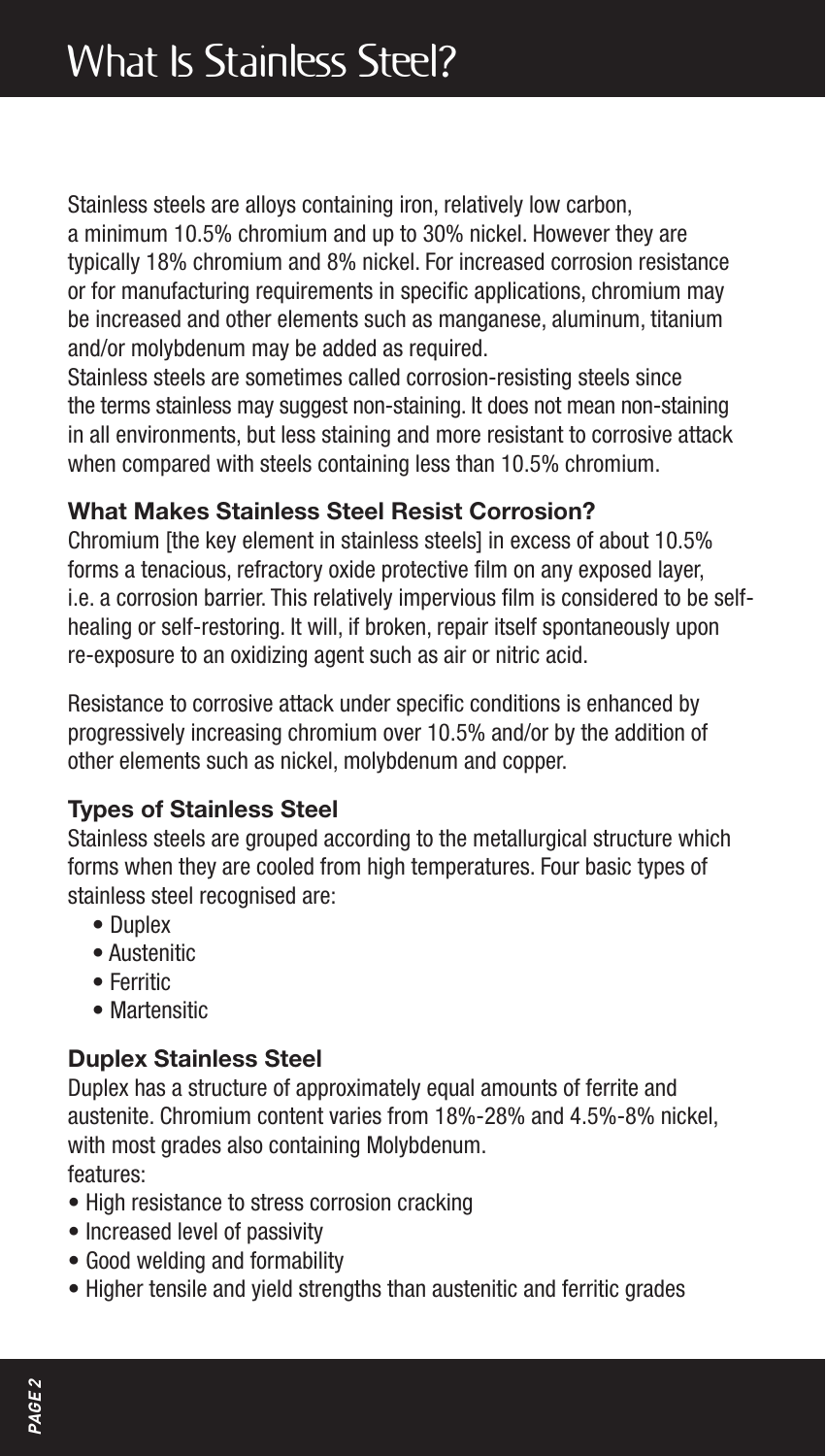## What Is Stainless Steel? Continued

#### **Austenitic Stainless Steel**

[301, 304, 304L, 316, 316L 321, 310];

Basic composition of austenitic stainless steel is 18% chromium and 8% nickel. Austenitic grades are the most commonly used and accounts for more than 70% of production with type 304 the most common. The name comes from their stable metallurgical structure at room temperature, which is a single phase of austenitic.

Austenitic stainless steels have the following features;

- Can be strengthened by cold working [up to 4 times]
- Easily welded
- High ductility
- Good corrosion resistance
- Suitable for high temperatures to [e.g. 310 to 1100°C]
- Suitable for low temperatures [including cryogenic applications]
- Is non-magnetic

#### **Ferritic Stainless Steel**

[409, 430, 3CR12]

These are nickel free stainless steels. Varying chromium content of 12% to 18%, but a lower carbon content.

They derive their name from the ferritic metallurgical structure which is stable at room temperature.

When compared with austenitic stainless steels, ferritic stainless steels have the following features;

- Less expensive
- Lower corrosion resistance
- Can be welded, but requires more care
- Fasily formed [bent, cut, etc.]
- Moderate high temperature [up to 800°C for 430]
- Slight increases in strength by cold working [up to 50%]
- Superior resistance to stress corrosion cracking
- Is magnetic

#### **Martensitic Stainless Steel**

These stainless steels are alloys of iron, chromium [12 to 18%] and carbon [up to 1%].

These stainless steels can be hardened by heat treatment. This type of stainless steel is used where high mechanical strength combined with corrosion resistance is required [e.g. knives].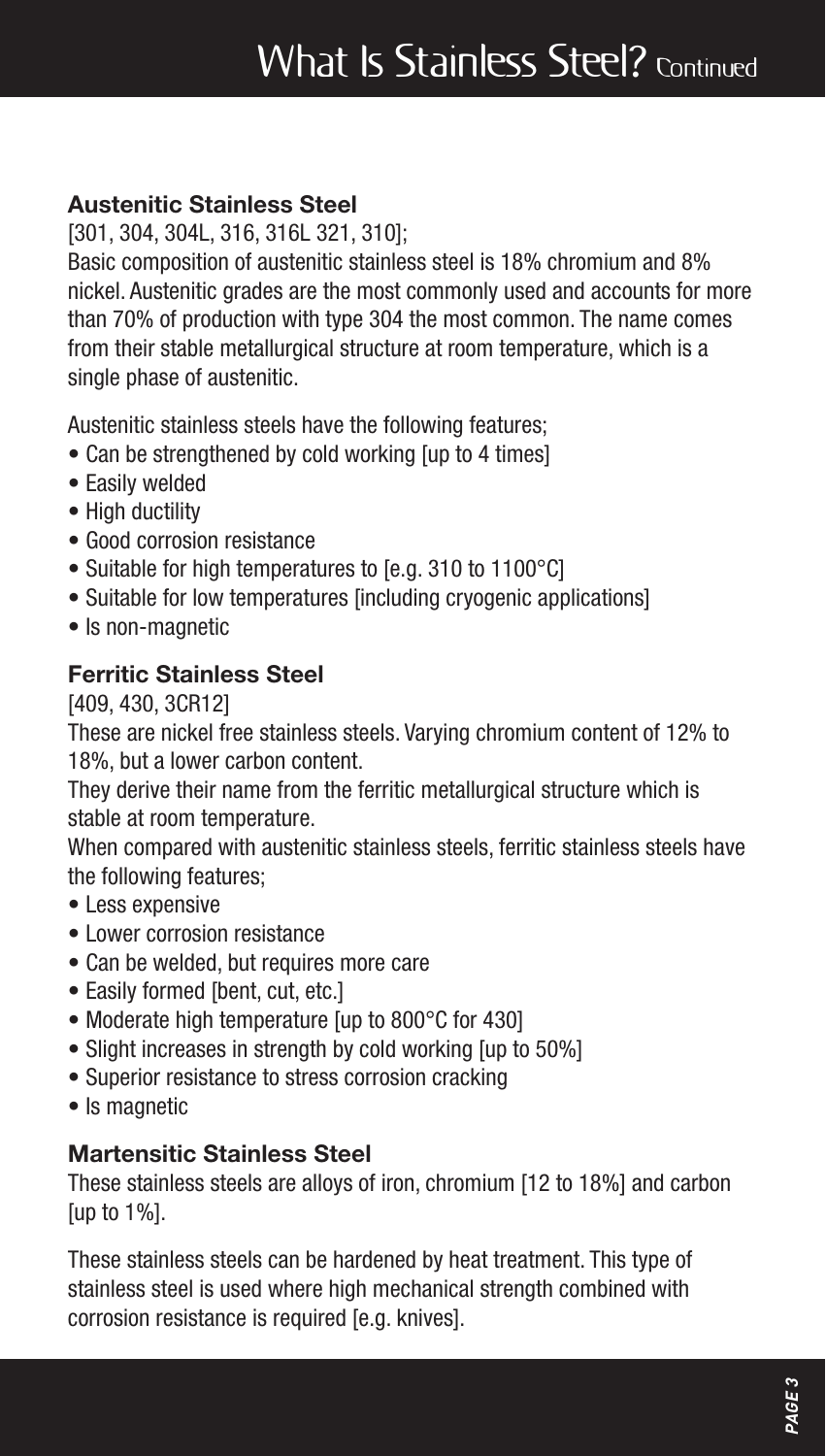# Types Most Commonly Used

#### **AUSTENITIC**

| <b>GRADE</b> | <b>APPLICATION</b>                                                                                                                                                                                                                                                                                                                                             | <b>PROPERTIES</b>                                                                                                                                                                                                                                                                                                                                                                                                                                                                                                                |
|--------------|----------------------------------------------------------------------------------------------------------------------------------------------------------------------------------------------------------------------------------------------------------------------------------------------------------------------------------------------------------------|----------------------------------------------------------------------------------------------------------------------------------------------------------------------------------------------------------------------------------------------------------------------------------------------------------------------------------------------------------------------------------------------------------------------------------------------------------------------------------------------------------------------------------|
| 304          | Architecture [exterior & interior];<br>food processing: handling and<br>serving equipment: saucepans:<br>hospital equipment; rainwater goods;<br>household appliances; domestic<br>sinks and laundry troughs, general<br>deep drawing applications; brewing<br>and dairy equipment: evaporators:<br>drums: barrels: heat exchangers and<br>refrigerator parts. | A general purpose austenitic<br>corrosion resistant steel. Excellent<br>deep drawing and cold forming<br>qualities in the annealed condition.<br>Can be polished to a high finish.<br>Readily weldable for use in moderate<br>corrosion resistant applications.<br>Using appropriate techniques, 304<br>can be welded in thickness up to<br>12mm without subsequent heat<br>treatment unless it is required for<br>stress purposes.                                                                                              |
| 3041         | Chemical plant; food processing<br>equipment; and for use in coal and<br>petroleum industry.                                                                                                                                                                                                                                                                   | An extra-low carbon austenitic<br>stainless steel, with general<br>corrosion resistance similar to 304,<br>but with greater resistance to inter<br>granular corrosion. Can be welded<br>in greater thickness than 304, or<br>heated for appreciable periods<br>of time above 500°C without the<br>need for subsequent solution heat<br>treatment. Recommended when<br>fabricating thickness in excess of<br>12mm, or where high heat input<br>methods are used and subsequent<br>solution heat treatment cannot be<br>performed. |
| 310          | Furnace parts and equipment,<br>baffles; heat treatment; boxes;<br>retorts; furnace linings; heat<br>exchangers.                                                                                                                                                                                                                                               | Austenitic 25/20 chromium nickel<br>steel offering excellent resistance<br>to scaling at high temperatures.<br>Mechanical properties in the higher<br>temperature ranges are superior to<br>other standard heat resisting steels.<br>Can be employed for continuous<br>service in the temperature range<br>900/950°C to 1100°C                                                                                                                                                                                                   |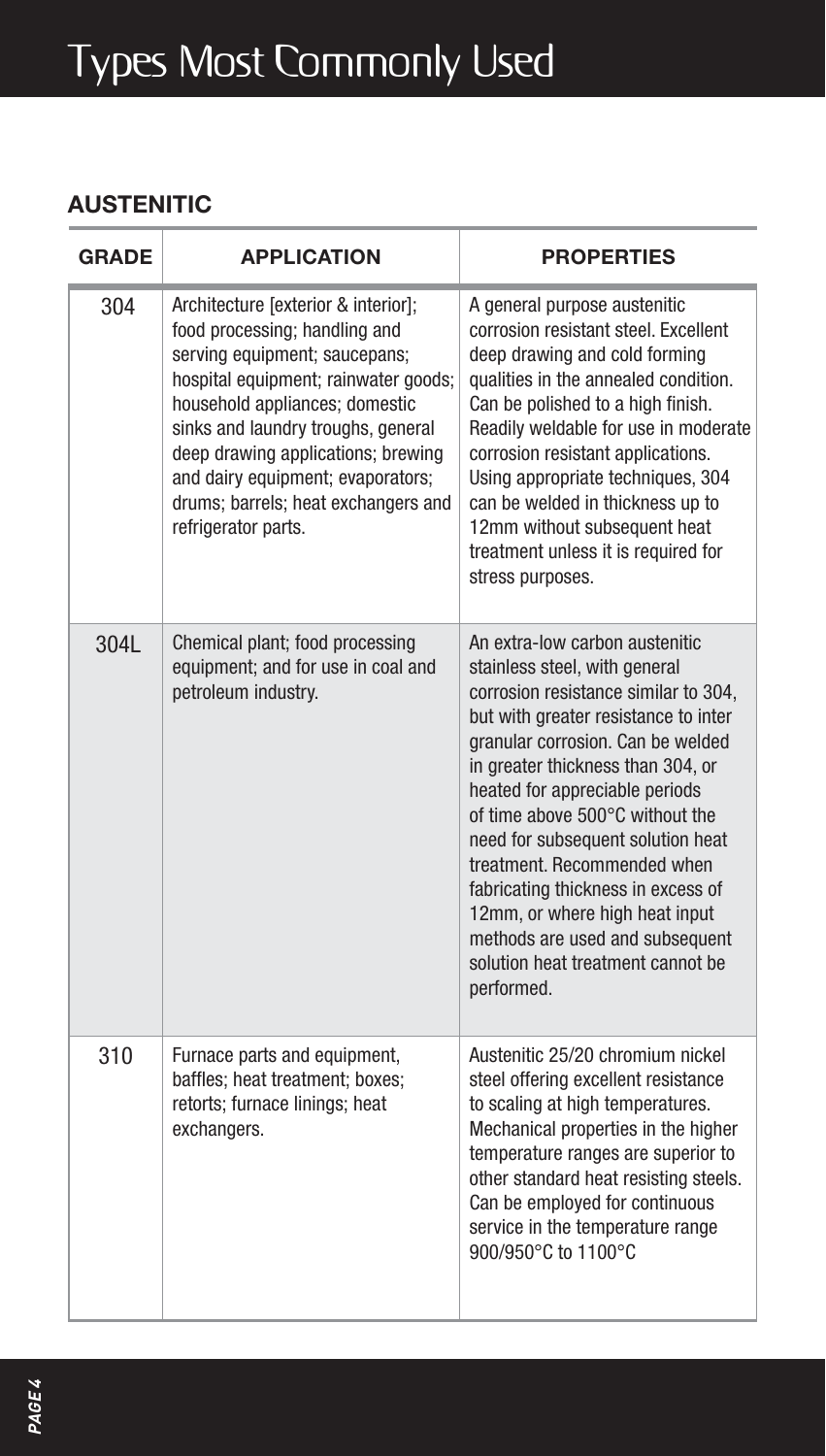# Types Most Commonly Used Continued

#### **AUSTENITIC**

| <b>GRADE</b> | <b>APPLICATION</b>                                                                                                                                                  | <b>PROPERTIES</b>                                                                                                                                                                                                                                                                                                                                                                                                                                        |
|--------------|---------------------------------------------------------------------------------------------------------------------------------------------------------------------|----------------------------------------------------------------------------------------------------------------------------------------------------------------------------------------------------------------------------------------------------------------------------------------------------------------------------------------------------------------------------------------------------------------------------------------------------------|
| 316          | <b>Exterior applications subject</b><br>to severe industrial or marine<br>atmospheres; chemical; textile;<br>photographic and paper making<br>equipment; wine vats. | More resistant to certain corrosive<br>conditions than the standard non-<br>molybdenum bearing austenitic stainless<br>steel. Suitable where protection is required<br>from highly corrosive non-oxidising acids.<br>Is used for plant and equipment in chemical<br>manufacture. Has moderate deep drawing<br>and cold forming properties. Able to be<br>welded in thickness up to 12mm without<br>subsequent heat treatment for most<br>applications.   |
| 316L         | Chemical plant and food processing<br>equipment.                                                                                                                    | An extra low carbon modification for 316,<br>with similar corrosion resistance. Intended<br>for heavier sheet or plate fabrication where<br>welding without subsequent heat treatment<br>is required. Can be welded in heavy sections<br>without the risk of inter-granular corrosion<br>[weld decay] in the as-welded condition and<br>also in the stress relieved condition under<br>most circumstances. Suitable for polishing<br>to a bright finish. |

#### **FERRITIC**

| <b>GRADE</b> | <b>APPLICATION</b>                                                                                                          | <b>PROPERTIES</b>                                                                                                                                                                                                                                                                                                                                                                                                                                  |
|--------------|-----------------------------------------------------------------------------------------------------------------------------|----------------------------------------------------------------------------------------------------------------------------------------------------------------------------------------------------------------------------------------------------------------------------------------------------------------------------------------------------------------------------------------------------------------------------------------------------|
| 409          | Automotive exhaust components.                                                                                              | Ferritic heat resistant chromium steel.<br>Good workability, formability and moderate<br>resistance to corrosion.                                                                                                                                                                                                                                                                                                                                  |
| 430          | Interior architecture and automotive<br>trim; domestic appliances;<br>restaurant equipment; stove and<br>heater components. | A 17% chromium stainless steel. Good<br>resistance to normal atmospheric corrosive<br>conditions. Can be used with various<br>chemicals, such as nitric acid, caustic soda,<br>ammonia, detergents and alkalis. Moderate<br>ductility for forming and drawing operations.<br>Not as suitable for welding as austenitic<br>grades, as welds tend to be brittle.<br>Satisfactory for resistance to scale and<br>oxidation up to approximately 800°C. |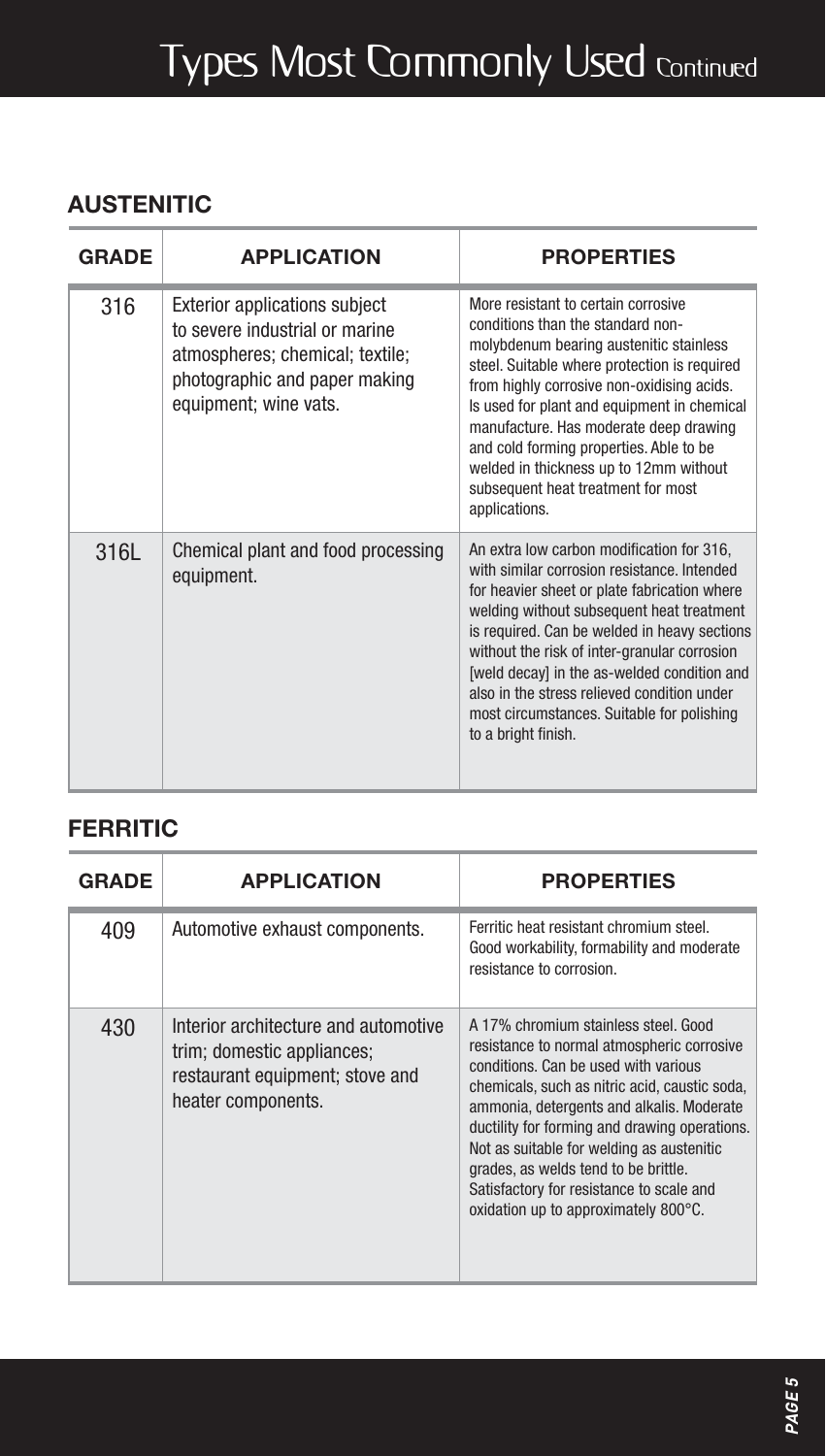## Finish Description For Sheet & Plate

## **Stainless Steel Strip, Sheet & Plate**

#### **A. MILL FINISHES**

| <b>FINISH</b><br>No. | <b>DESCRIPTION</b>                                                        | <b>REMARKS</b>                                                                   |
|----------------------|---------------------------------------------------------------------------|----------------------------------------------------------------------------------|
| 1                    | Hot rolled, annealed and pickled.<br>(HRAP)                               | Generally used when smoothness<br>and uniformity of finish are not<br>important. |
| 2D                   | Cold-rolled, softened and de scaled.                                      | A uniform, matt finish.                                                          |
| 2B                   | Cold-rolled, softened, de scaled and<br>lightly rolled on polished rolls. | A smooth finish for general<br>applications. A brighter finish<br>than 2D.       |
| BA                   | <b>Bright Annealed.</b>                                                   | A cold-rolled reflective finish<br>retained through annealing.                   |

#### **B. MECHANICALLY POLISHED FINISHES**

| <b>FINISH</b><br>No. | <b>DESCRIPTION</b>                               | <b>REMARKS</b>                                                                                                                             |
|----------------------|--------------------------------------------------|--------------------------------------------------------------------------------------------------------------------------------------------|
| 3                    | Ground.                                          | A uniform finish generally obtained<br>with 100-180 arit size.                                                                             |
| 4                    | Polished with 120-240 grit.<br>"Brushed".        | Has a grained texture, not highly<br>reflective, which is suitable<br>for general purposes. Meets<br>international 3A standard of hygiene. |
| 8                    | Polished.<br>Mirror finished for reflectiveness. | Has a bright reflective finish with<br>a medium degree of image clarity.                                                                   |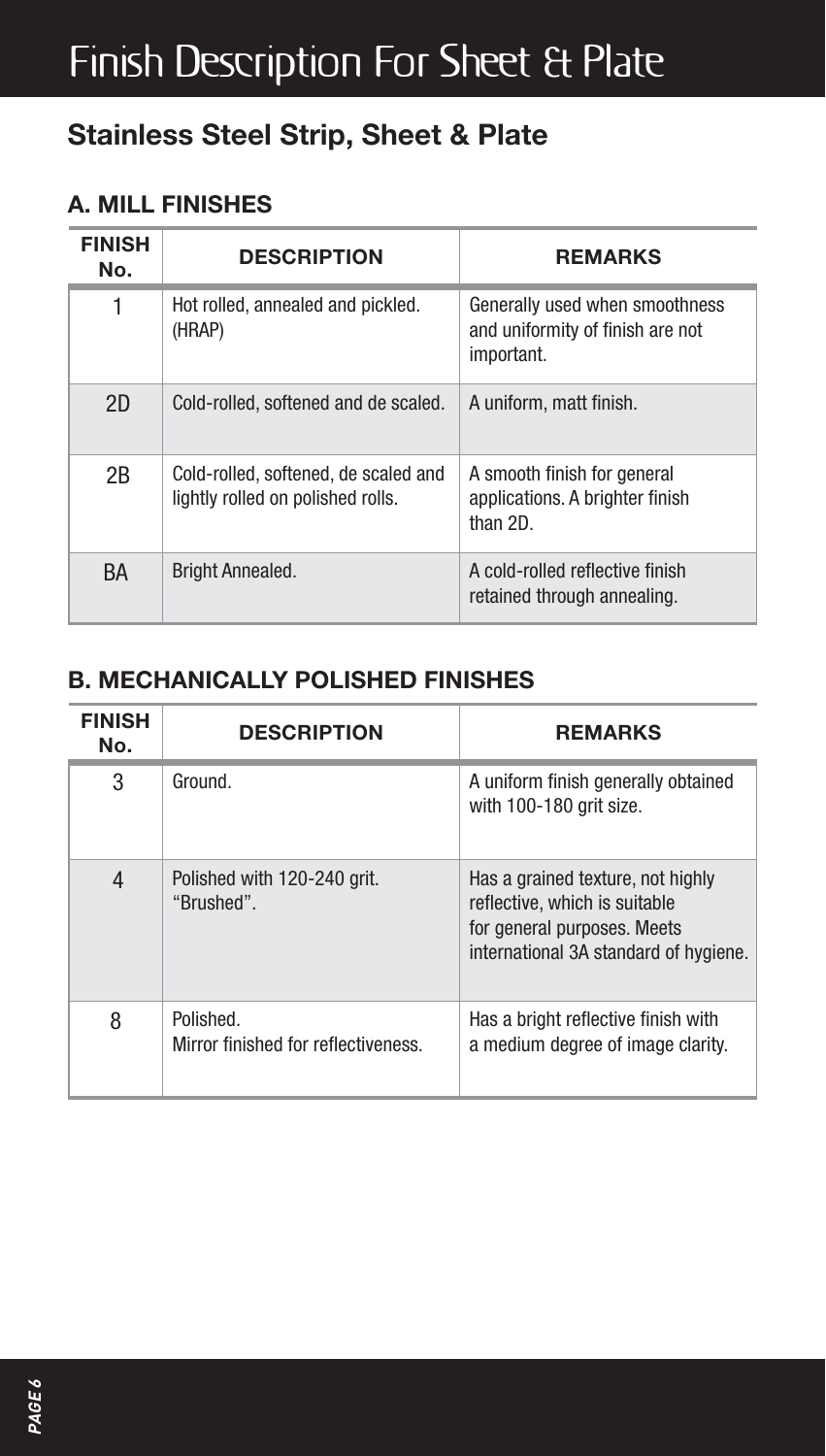| SERVICE TEMP<br><b>MAXIMUM</b>            | 800°C**     | 800°C**    | 800°C**    | 800°C**    | 1100°C     | 800°C**    | 800°C**    | 3°008      | 3°00°C     | 3°00°      | 750°C                | 750°C                        | 3°00°                | 050°C           |
|-------------------------------------------|-------------|------------|------------|------------|------------|------------|------------|------------|------------|------------|----------------------|------------------------------|----------------------|-----------------|
| <b>COLD PRESSING</b><br><b>PROPERTIES</b> | Good        | Fair       | Excellent  | Very Good  | Good       | Good       | Good       | Good       | Good       | Good       | Fair                 | Poor                         | Fair                 | Poor            |
| <b>PROPERTIES</b><br>MACHINING            | irg<br>Fair | Excellent  | ili<br>El  | Fair       | Fair       | Fair       | Fair       | Fair       | Fair       | Fair       | Good                 | Good                         | Good                 | Good            |
| PROPERTIES<br><b>WELDING</b>              | $Good*$     | Fair*      | Good       | Good       | Good       | Good       | Good       | Good       | Good       | Excellent  | Poor - Welds Brittle | Recommended<br>Not Generally | Fair - Welds Brittle | Not Recommended |
| <b>STRUCTURE</b>                          | Austenitic  | Austenitic | Austenitic | Austenitic | Austenitic | Austenitic | Austenitic | Austenitic | Austenitic | Austenitic | Martensitic          | Martensitic                  | Ferritic             | Martensitic     |
| A.I.S.I STAINLESS<br>GRADE                | 302         | 303        | 304L       | 304        | 310        | 316L       | 316        | 3171       | 317        | 321        | 410                  | 420                          | 430                  | 432             |

\* But only recommended for applications involving mildly corroding conditions

¥

Butonly recommended for applications involving mildly corroding conditions<br>Austenlice standes steels (30.0 Series) are generally corroding conditions = 400°C.<br>Austenlice standes steels (30.0 Series) are generally classed a • Austenitic stainless steels [300 Series] are generally classed as non-magnetic, though cold working can sometimes induce slight magnetism. \*\* Where heat resistance is the only requirement. Otherwise max. service temperature 400°C. Both martensitic and ferritic types are magnetic. Both martensitic and ferritic types are magnetic. $\ddot{\ast}$  $\ddot{\phantom{0}}$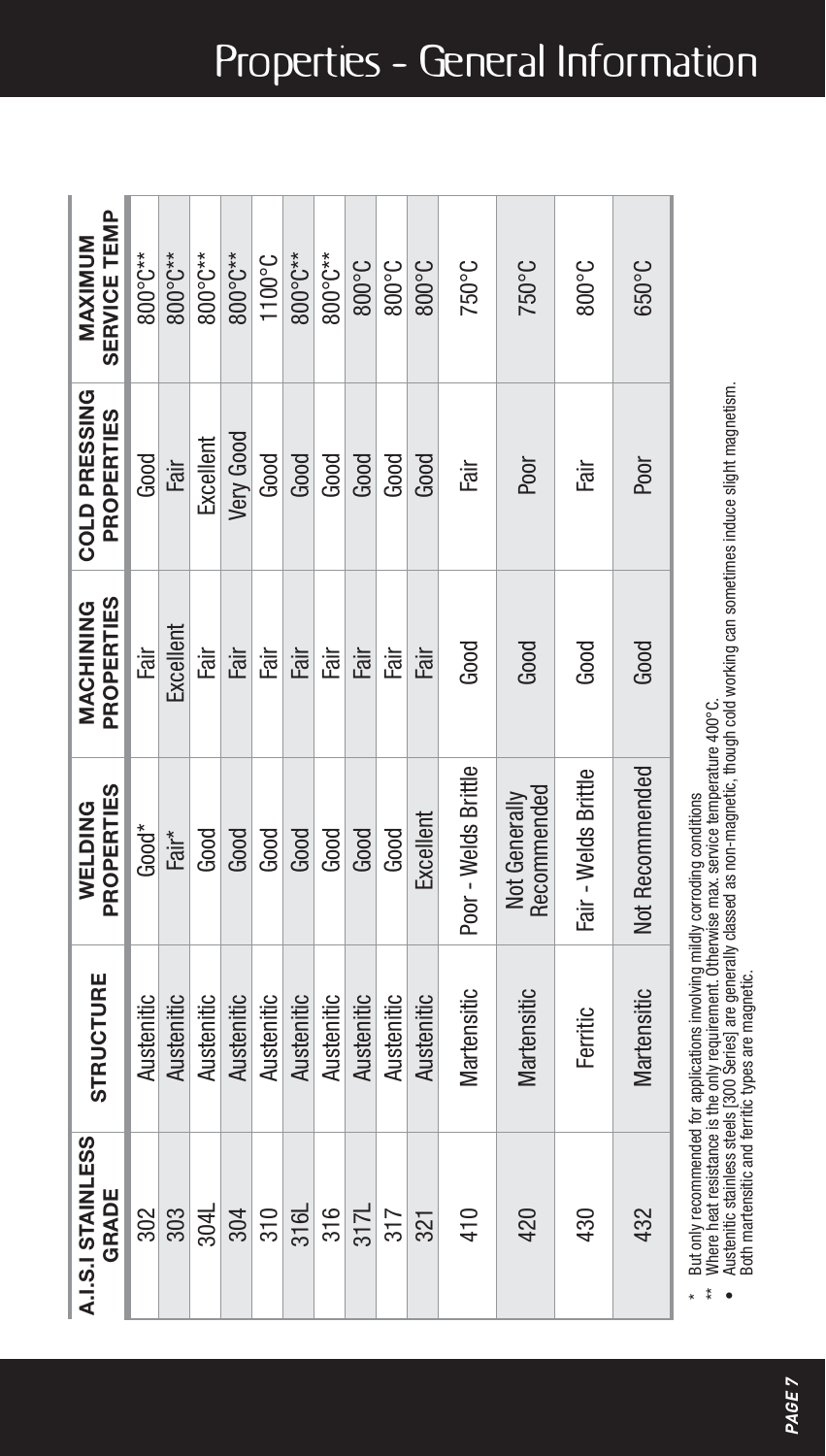## Average Weights For Stainless Steel Sheet & Plate

| <b>THICKNESS</b><br>[mm] | <b>WEIGHT</b><br>[kg/m2] | APPROX.<br><b>WEIGHT FOR</b><br>1220 x 2440 [kg] | APPROX.<br><b>WEIGHT FOR</b><br>1500 x 3000 [kg] |
|--------------------------|--------------------------|--------------------------------------------------|--------------------------------------------------|
| 0.45                     | 3.60                     | 10.72                                            | 16.20                                            |
| 0.55                     | 4.40                     | 13.10                                            | 19.80                                            |
| 0.70                     | 5.60                     | 16.67                                            | 25.20                                            |
| 0.90                     | 7.20                     | 21.43                                            | 32.40                                            |
| 1.00                     | 8.00                     | 23.81                                            | 36.00                                            |
| 1.20                     | 9.60                     | 28.57                                            | 43.20                                            |
| 1.50                     | 12.00                    | 35.72                                            | 54.00                                            |
| 2.00                     | 16.00                    | 47.63                                            | 72.00                                            |
| 2.50                     | 20.00                    | 59.54                                            | 90.00                                            |
| 3.00                     | 24.00                    | 71.44                                            | 108.00                                           |
| 4.00                     | 32.00                    | 95.26                                            | 144.00                                           |
| 5.00                     | 40.00                    | 119.07                                           | 180.00                                           |
| 6.00                     | 48.00                    | 142.89                                           | 216.00                                           |
| 8.00                     | 64.00                    | 190.52                                           | 288.00                                           |
| 10.00                    | 80.00                    | 238.14                                           | 360.00                                           |
| 12.00                    | 96.00                    | 285.77                                           | 432.00                                           |
| 16.00                    | 128.00                   | 381.03                                           | 576.00                                           |
| 20.00                    | 160.00                   | 476.29                                           | 720.00                                           |
| 25.00                    | 200.00                   | 595.36                                           | 900.00                                           |
| 30.00                    | 240.00                   | 714.43                                           | 1080.00                                          |
| 40.00                    | 320.00                   | 952.58                                           | 1440.00                                          |
| 50.00                    | 400.00                   | 1190.72                                          | 1800.00                                          |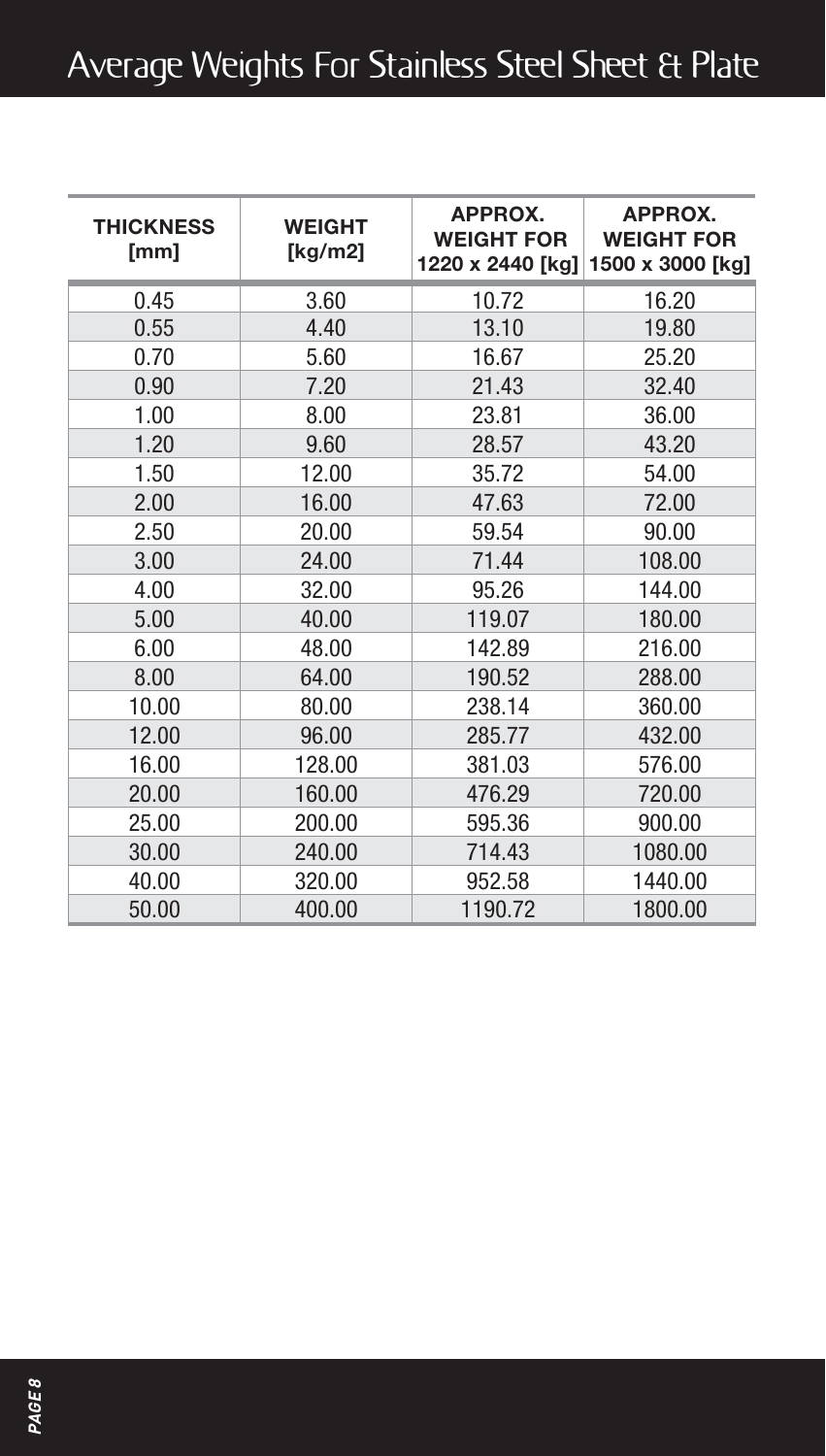| SIZE [mm]      | <b>ROUND</b> | <b>SQUARE</b>                |
|----------------|--------------|------------------------------|
| 3              | 0.06         |                              |
| $\overline{4}$ | 0.10         | $\overline{a}$               |
| 5              | 0.16         | 0.20                         |
| 6              | 0.23         | 0.29                         |
| 8              | 0.40         | 0.51                         |
| 10             | 0.63         | 0.80                         |
| 12             | 0.90         | 1.15                         |
| 14             | 1.23         | 1.57                         |
| 16             | 1.61         | 2.05                         |
| 18             | 2.03         | 2.59                         |
| 20             | 2.51         | 3.20                         |
| 22             | 3.04         | 3.87                         |
| 24             | 3.62         | 4.61                         |
| 25             | 3.93         | 5.00                         |
| 30             | 5.65         | 7.20                         |
| 35             | 7.69         | 9.80                         |
| 40             | 10.05        | 12.80                        |
| 45             | 12.72        | 16.20                        |
| 50             | 15.70        | 20.00                        |
| 55             | 19.00        | 24.20                        |
| 60             | 22.61        | 28.80                        |
| 65             | 26.53        | 33.80                        |
| 70             | 30.77        | 39.20                        |
| 75             | 35.33        | 45.00                        |
| 80             | 40.19        | ÷,                           |
| 90             | 50.87        | -                            |
| 100            | 62.80        | ÷,                           |
| 110            | 75.99        |                              |
| 120            | 90.43        |                              |
| 130            | 106.13       | $\qquad \qquad \blacksquare$ |
| 140            | 123.09       | ٠                            |
| 150            | 141.30       | -                            |
| 160            | 160.77       | -                            |
| 170            | 181.49       | -                            |
| 180            | 203.47       | ÷,                           |
| 190            | 226.71       | -                            |
| 200            | 251.20       | ۰                            |
| 220            | 303.95       | -                            |
| 250            | 392.50       | ٠                            |
| 300            | 565.20       | $\overline{a}$               |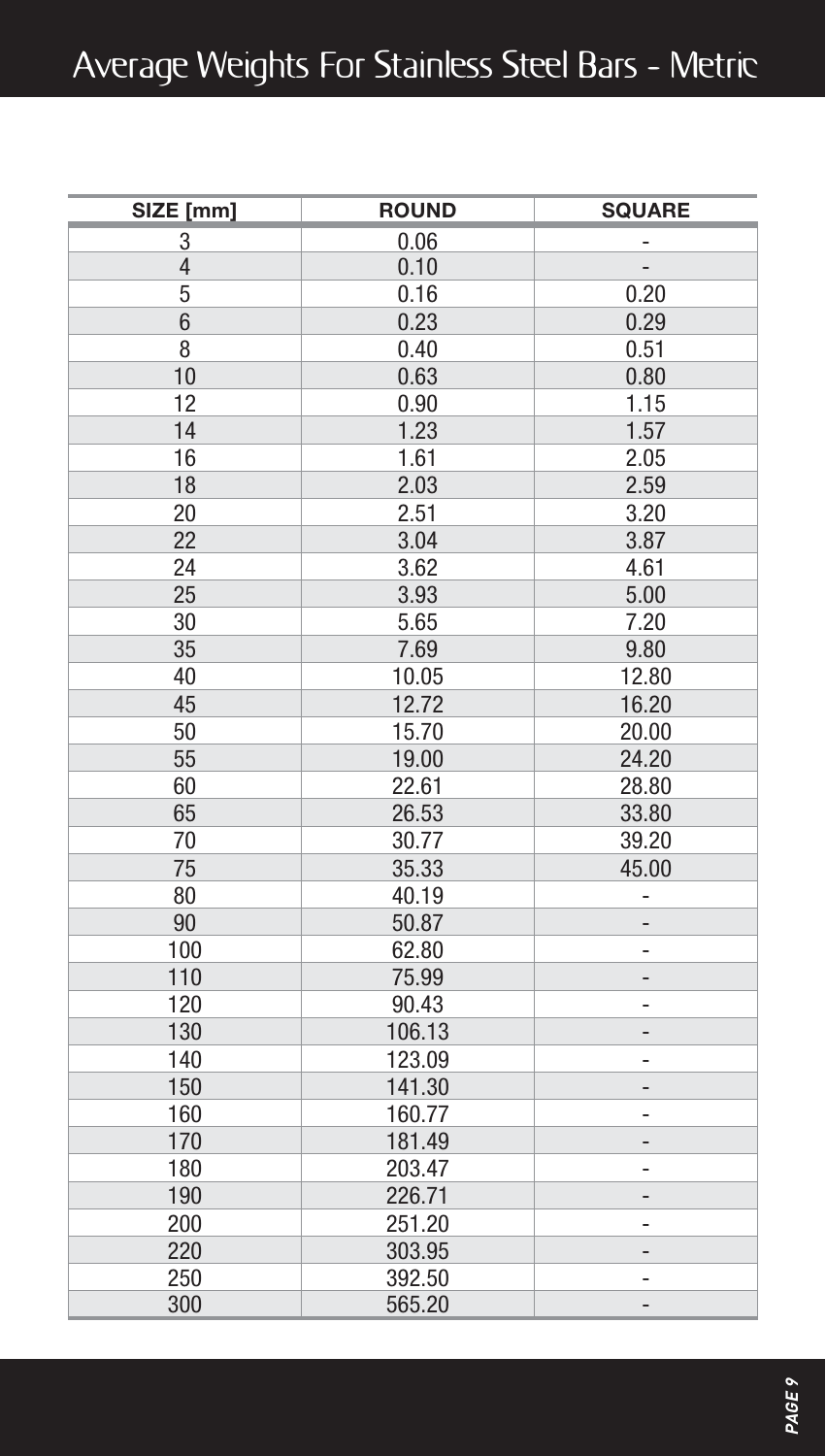#### **In Kilograms per metre**

| SIZE [IN]      | <b>ROUND</b> | <b>SQUARE</b>     |
|----------------|--------------|-------------------|
| 1/8            | 0.06         | 0.08              |
| 1/5            | 0.14         | 0.18              |
| 1/4            | 0.25         | 0.32              |
| 1/3            | 0.40         | 0.50              |
| 3/8            | 0.57         | 0.73              |
| 4/9            | 0.78         | 0.99              |
| 1/2            | 1.01         | 1.29              |
| 4/7            | 1.28         | 1.63              |
| 5/8            | 1.58         | 2.02              |
| 3/4            | 2.28         | 2.90              |
| 7/8            | 3.10         | 3.95              |
| $\mathbf{1}$   | 4.05         | 5.16              |
| 11/8           | 5.13         | 6.30              |
| 11/4           | 6.33         | 8.06              |
| 13/8           | 7.66         | 9.76              |
| 11/2           | 9.12         | 11.61             |
| 15/8           | 10.70        | 13.63             |
| 13/4           | 12.41        | 15.81             |
| $\overline{2}$ | 16.21        | 20.65             |
| 21/4           | 20.51        | 26.13             |
| 23/8           | 22.85        | 29.11             |
| 21/2           | 25.32        | 32.26             |
| 23/4           | 30.64        | 39.03             |
| 3              | 36.46        | 46.45             |
| 31/4           | 42.80        | ÷                 |
| 31/2           | 49.63        | -                 |
| 33/4           | 56.98        | -                 |
| $\overline{4}$ | 64.83        | -                 |
| 41/2           | 82.04        | -                 |
| 5              | 101.29       |                   |
| 51/2           | 122.56       | -                 |
| $6\phantom{1}$ | 145.86       | $\overline{a}$    |
| 61/2           | 171.18       | ۰                 |
| $\overline{7}$ | 198.53       | -                 |
| 8              | 259.30       | -                 |
| 9              | 328.18       | ٠                 |
| 10             | 405.16       | ÷                 |
| 12             | 583.43       | $\qquad \qquad -$ |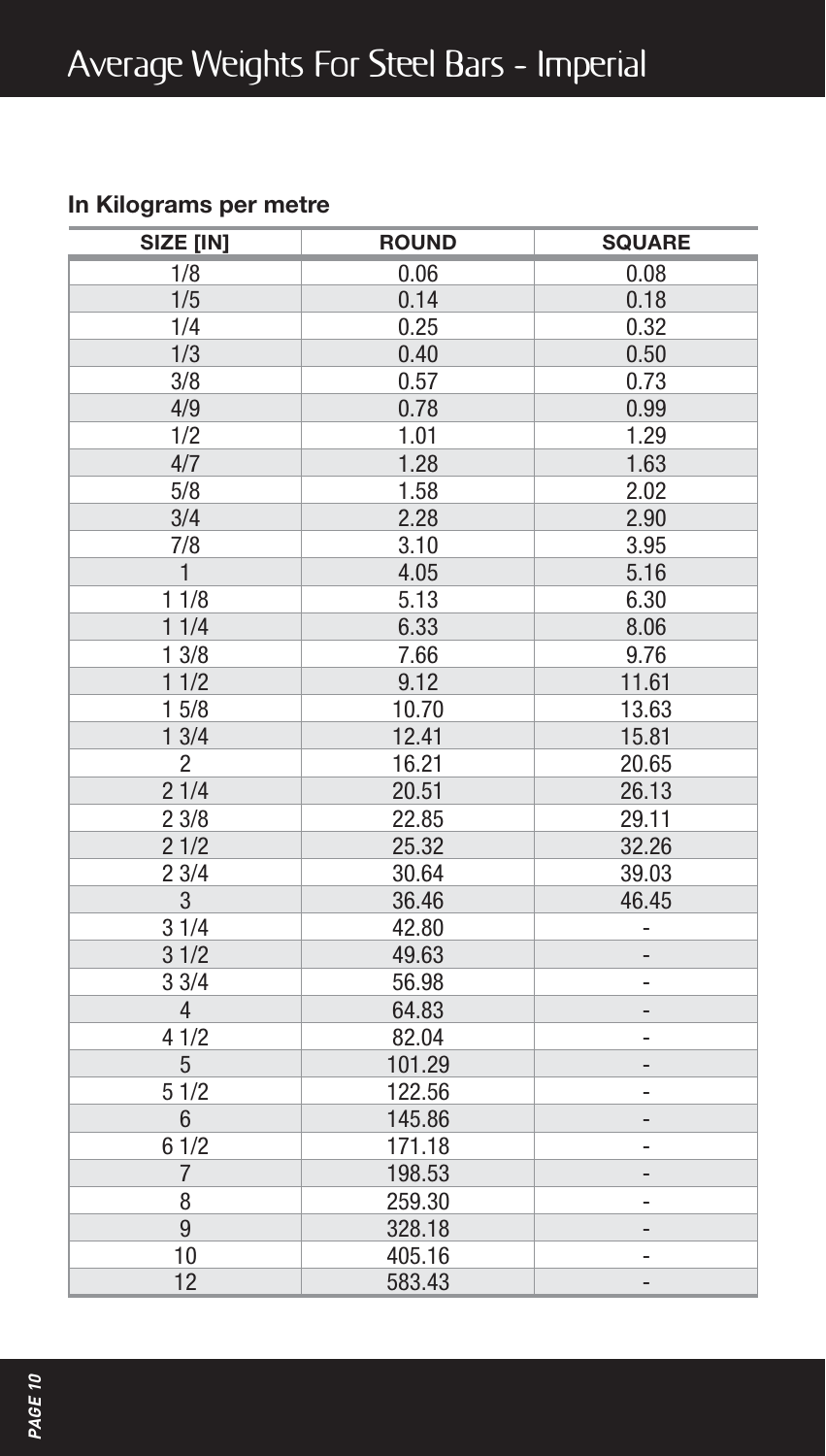| SIZE [mm]      | KGS / M | SIZE [mm]       | KGS / M |
|----------------|---------|-----------------|---------|
| $13 \times 3$  | 0.31    | 50 x 9          | 3.60    |
| $20 \times 3$  | 0.48    | 25 x 10         | 2.00    |
| 25 x 3         | 0.60    | 30 x 10         | 2.40    |
| 38 x 3         | 0.91    | 40 x 10         | 3.20    |
| 40 x 3         | 0.96    | 50 x 10         | 4.00    |
| 50 x 3         | 1.20    | 65 x 10         | 5.20    |
| 20 x 5         | 0.80    | 75 x 10         | 6.00    |
| 25x5           | 1.00    | $100 \times 10$ | 8.00    |
| 30 x 5         | 1.20    | 150 x 10        | 12.00   |
| $32 \times 5$  | 1.28    | 25 x 12         | 2.40    |
| 38 x 5         | 1.52    | 40 x 12         | 3.84    |
| 40 x 5         | 1.60    | 50 x 12         | 4.80    |
| 50 x 5         | 2.00    | 65 x 12         | 6.24    |
| 75 x 5         | 3.00    | 75 x 12         | 7.20    |
| $100 \times 5$ | 4.00    | 100 x 12        | 9.60    |
| $20 \times 6$  | 0.96    | 150 x 12        | 14.40   |
| 25 x 6         | 1.20    | 50 x 16         | 6.40    |
| 30 x 6         | 1.44    | 75 x 16         | 9.60    |
| 40 x 6         | 1.92    | 50 x 19         | 7.60    |
| 50 x 6         | 2.40    | 100 x 19        | 15.20   |
| 65 x 6         | 3.12    | 100 x 20        | 16.00   |
| 75 x 6         | 3.60    | 50 x 25         | 10.00   |
| $100 \times 6$ | 4.80    | 75 x 25         | 15.00   |
| $150 \times 6$ | 7.20    | 100 x 25        | 20.00   |

## **In Kilograms per metre**

## **AVERAGE WEIGHTS FOR STAINLESS STEEL EQUAL ANGLE**

| SIZE [mm]               | KGS / M | SIZE [mm]                 | KGS / M |
|-------------------------|---------|---------------------------|---------|
| 20 x 20 x 3             | 0.89    | 50 x 50 x 5               | 3.80    |
| $25 \times 25 \times 3$ | 1.13    | $50 \times 50 \times 6$   | 4.46    |
| $25 \times 25 \times 5$ | 1.80    | 65 x 65 x 6               | 5.85    |
| 30 x 30 x 3             | 1.36    | 75 x 75 x 6               | 6.88    |
| 30 x 30 x 5             | 2.20    | $100 \times 100 \times 6$ | 9.10    |
| 40 x 40 x 3             | 1.85    | 75 x 75 x 9               | 10.00   |
| $40 \times 40 \times 5$ | 2.98    | 100 x 100 x 10            | 15.00   |
| 50 x 50 x 3             | 2.30    |                           |         |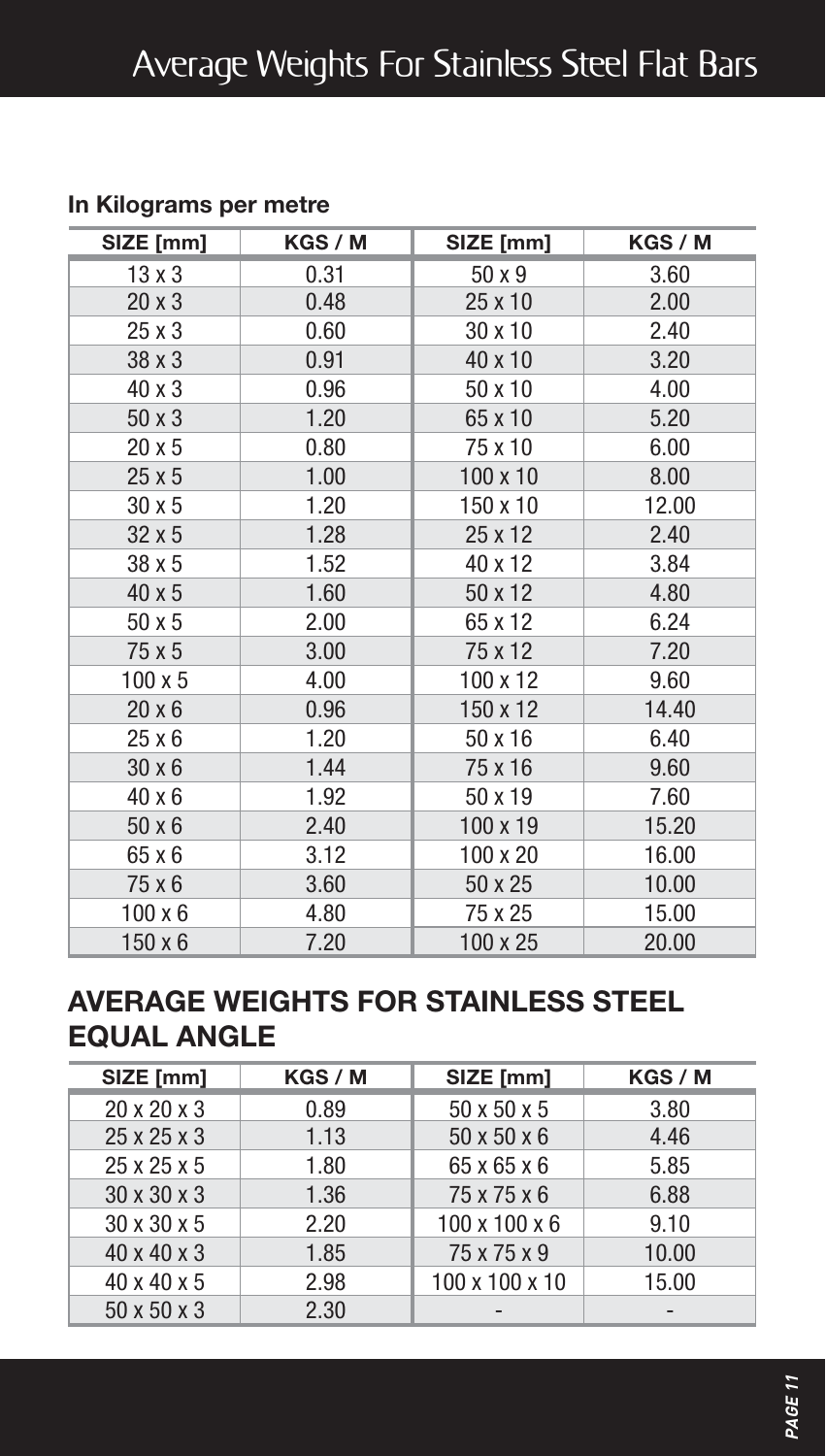|             | <b>SPECIFIED THICKNESS</b>                       | THICKNESS TOLERANCES FOR WIDTHS OF |                                |                       |  |  |
|-------------|--------------------------------------------------|------------------------------------|--------------------------------|-----------------------|--|--|
| <b>OVER</b> | <b>UP TO AND</b><br><b>INCLUDING</b><br>$+ OR -$ | UP TO<br>450mm<br>$+$ OR $-$       | 450mm<br>TO 1250mm<br>$+ OR -$ | <b>OVER</b><br>1250mm |  |  |
| mm          | mm                                               | mm                                 | mm                             | mm                    |  |  |
|             | 0.40                                             | 0.025                              | 0.030                          |                       |  |  |
| 0.40        | 0.80                                             | 0.030                              | 0.050                          | -                     |  |  |
| 0.80        | 1.00                                             | 0.040                              | 0.070                          | ۰                     |  |  |
| 1.00        | 1.60                                             | 0.050                              | 0.080                          |                       |  |  |
| 1.60        | 2.00                                             | 0.065                              | 0.090                          | 0.190                 |  |  |
| 2.00        | 2.50                                             | 0.075                              | 0.110                          | 0.200                 |  |  |
| 2.50        | 3.00                                             | 0.075                              | 0.120                          | 0.220                 |  |  |

[BS 1449 Part 2:1975]

## **STAINLESS STEEL LINK CHAIN AISI 316/DIN 763**



| <b>SIZE</b> | А  | в  | С  | D  | S.W.L | <b>WEIGHT</b> |
|-------------|----|----|----|----|-------|---------------|
| mm ø        | mm | mm | mm | mm | kg    | KG / M        |
| 1.5         | 12 | 4  | 15 |    | 20    | 0.038         |
| 2.0         | 22 | 4  | 26 | 8  | 40    | 0.060         |
| 3.0         | 26 | 6  | 32 | 12 | 90    | 0.150         |
| 4.0         | 32 | 8  | 40 | 16 | 170   | 0.270         |
| 5.0         | 35 | 10 | 45 | 20 | 260   | 0.430         |
| 6.0         | 42 | 12 | 54 | 24 | 380   | 0.630         |
| 8.0         | 52 | 16 | 68 | 32 | 670   | 1.100         |
| 10.0        | 56 | 20 | 76 | 40 | 1040  | 1.750         |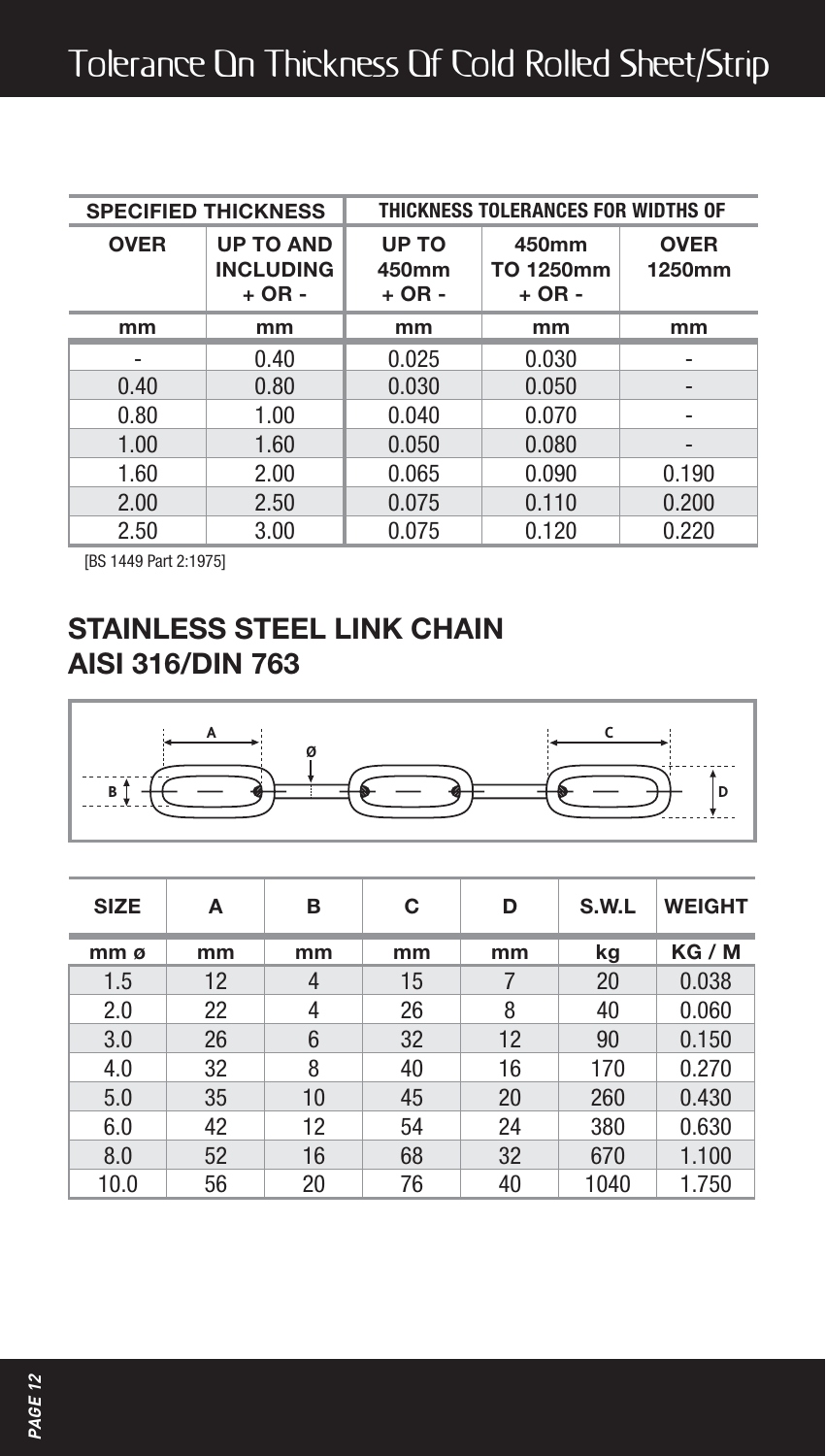## **[in millimetres]**

| <b>DIAMETER</b> | <b>ISO</b><br>h.9 | <b>ISO</b><br>h.11 |
|-----------------|-------------------|--------------------|
| $0 - 3$         | $-0.025$          | $-0.060$           |
| $3 - 6$         | $-0.030$          | $-0.075$           |
| $6 - 10$        | $-0.036$          | $-0.090$           |
| $10 - 18$       | $-0.043$          | $-0.110$           |
| $18 - 30$       | $-0.052$          | $-0.130$           |
| $30 - 50$       | $-0.074$          | $-0.160$           |
| $50 - 80$       | $-0.074$          | $-0.190$           |
| $80 - 120$      | $-0.087$          | $-0.220$           |

C.F - Cold Formed with smooth satin finish and square edge.

H.R.A.P - Hot Rolled Annealed and Pickled (304 & 316).

S.R.E - Slit Rolled Edge.

C.F and S.R.E carried in thicknesses 3mm, 5mm & 6mm (304 & 316). All flat bar thicknesses 9mm and over carried in H.R.A.P.

| <b>SIZE TOLERANCES ON FLAT BAR</b> |                                     |            |                   |  |  |  |
|------------------------------------|-------------------------------------|------------|-------------------|--|--|--|
|                                    |                                     | C.F        |                   |  |  |  |
| Width                              |                                     | $+$ or $-$ | $0.2$ mm          |  |  |  |
| <b>Thickness</b>                   |                                     | $+$ or $-$ | 0.1 <sub>mm</sub> |  |  |  |
| H.R.A.P                            |                                     |            |                   |  |  |  |
| Width                              | $10 - 35$ mm                        | $+$ or $-$ | 0.75              |  |  |  |
|                                    | $38 - 75$ mm                        | $+$ 0r -   | 1.00              |  |  |  |
|                                    | $80 - 100$ mm<br>1.50<br>$+$ or $-$ |            |                   |  |  |  |
| <b>Thickness</b>                   | $5 - 20$ mm                         | $+$ 0r -   | 0.50              |  |  |  |

#### **SIZE TOLERANCES ON EQUAL ANGLE**

| C.F              |               |            |                   |  |  |  |  |
|------------------|---------------|------------|-------------------|--|--|--|--|
| Width            |               | $+$ or $-$ | $0.2$ mm          |  |  |  |  |
| <b>Thickness</b> |               | $+$ or $-$ | 0.1 <sub>mm</sub> |  |  |  |  |
| H.R.A.P          |               |            |                   |  |  |  |  |
| Width            | $20 - 40$ mm  | $+$ or $-$ | 1.5 <sub>mm</sub> |  |  |  |  |
| 50 <sub>mm</sub> |               | $+$ or $-$ | 2.0 <sub>mm</sub> |  |  |  |  |
|                  | $60 - 100$ mm | $+$ or $-$ | 3.0 <sub>mm</sub> |  |  |  |  |
| <b>Thickness</b> | $5 - 20$ mm   | $+$ or $-$ | 0.5 <sub>mm</sub> |  |  |  |  |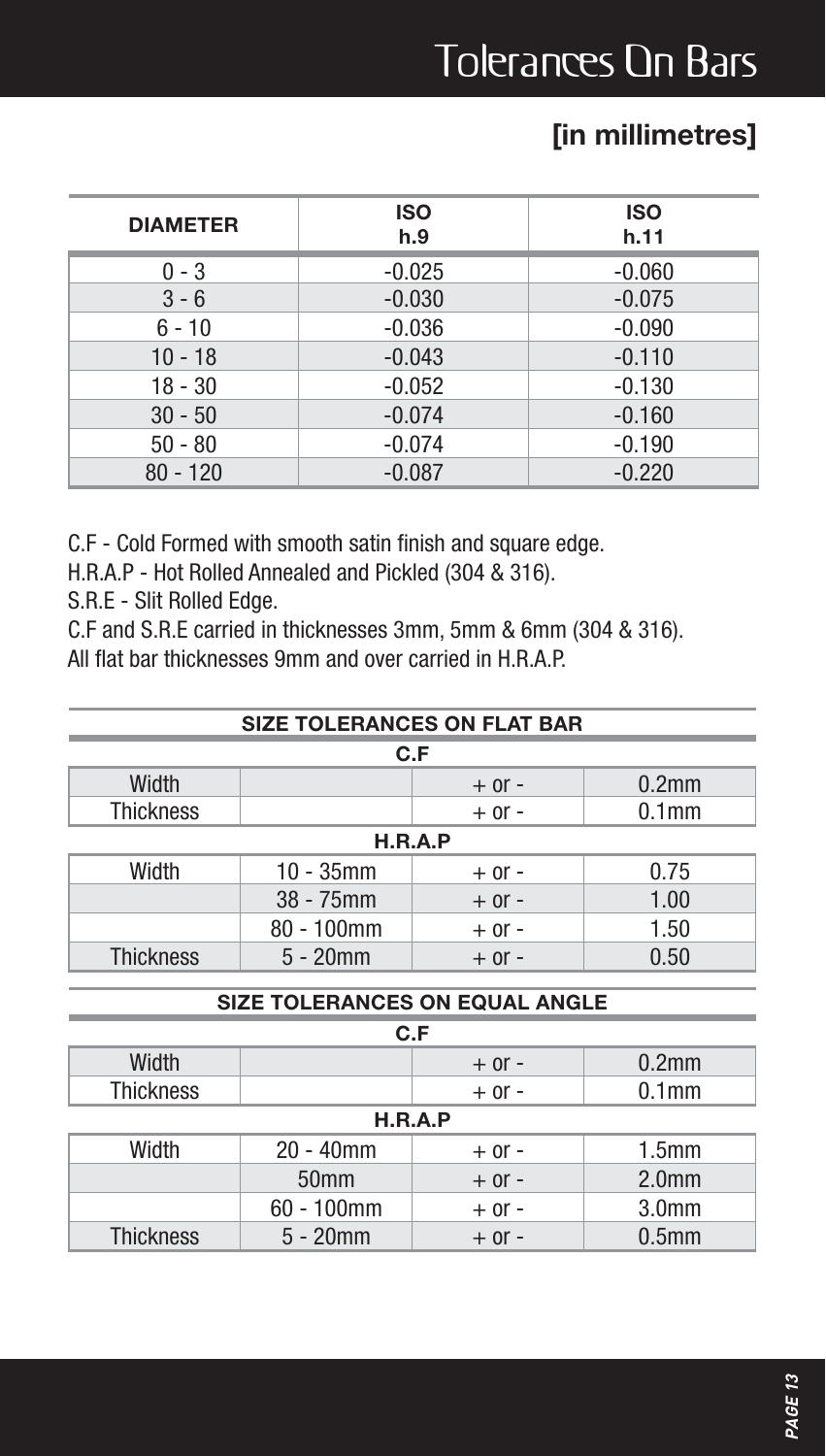## Stainless Steel Pipe Size Metric Conversion

## **ASTM - A312 Specification**

|                |                |              |             | SCHEDULE 10S |                 |             | SCHEDULE 40S  |                                                                  |             | SCHEDULE 80S  |           |
|----------------|----------------|--------------|-------------|--------------|-----------------|-------------|---------------|------------------------------------------------------------------|-------------|---------------|-----------|
| Nomina<br>BORE |                | Vomina<br>٥. | <b>WALL</b> |              | WEIGHT PRESSURE | <b>WALL</b> | <b>WEIGHT</b> | PRESSURE                                                         | <b>WALL</b> | <b>WEIGHT</b> | PRESSURE  |
| E              | ≧              | Ë            | E           | KG/M         | kPa*            | E           | KG/M          | kPa*                                                             | E           | KG/M          | kPa*      |
| 6              | $\frac{1}{8}$  | 10.29        | 1.24        | 0.277        | <b>25139</b>    | <b>1.73</b> | 0.365         | 173575                                                           | 2.41        | 0.468         | 242523    |
| $\infty$       | 1/4            | 13.72        | 1.65        | 0.491        | 124450          | 2.24        | 0.634         | 8576                                                             | 3.02        | 0.797         | 227871    |
| $\supseteq$    | $\frac{8}{12}$ | 17.15        | 1.65        | 0.631        | 99629           | 2.31        | 0.845         | 139446                                                           | 3.20        | 1.100         | 193053    |
| $\overline{5}$ |                | 21.34        | 2.11        | 1.000        | 102214          | 2.77        | 1.270         | 134275                                                           | 3.73        | 1.620         | 180987    |
| 20             | 3/4            | 26.67        | 2.11        | 1.280        | 81702           | 2.87        | 1.680         | 111350                                                           | 3.91        | 2.190         | 151684    |
| 25             |                | 33.40        | 2.77        | 2.090        | 85839           | 3.38        | 2.500         | 104628                                                           | 4.55        | 3.240         | 140825    |
| 32             | 11/4           | 42.16        | 2.77        | 2.690        | 67913           | 3.56        | 3.390         | 87218                                                            | 4.85        | 4.460         | 18934     |
| $\overline{a}$ | 11/2           | 48.26        | 2.77        | 3.110        | 59295           | 3.68        | 4.050         | 78945                                                            | 5.08        | 5.410         | 108937    |
| 50             | $\sim$         | 60.33        | 2.77        | 3.930        | 47401           | 3.91        | 5.440         | 67224                                                            | 5.54        | 7.490         | 94975     |
| 65             | 21/2           | 73.03        | 3.05        | 5.260        | 43092           | 5.16        | 8.640         | 73084                                                            | 7.01        | 11.400        | 99284     |
| 80             | S              | 88.90        | 3.05        | 6.460        | 35508           | 5.49        | 11.300        | 63776                                                            | 7.62        | 15.300        | 88646     |
| 100            | 4              | 114.30       | 3.05        | 8.370        | 27579           | 6.02        | 16.100        | 54468                                                            | 8.56        | 22.300        | 77452     |
| 125            | 5              | 141.30       | 3.40        | 11.600       | 24993           | 6.55        | 21.800        | 47918                                                            | 9.52        | 30,900        | 69678     |
| 150            | ဖ              | 168.28       | 3.40        | 13.300       | 21029           | 7.11        | 28.300        | 43782                                                            | 10.97       | 42.600        | 67418     |
| 200            | $\infty$       | 219.08       | 3.76        | 20.000       | 17754           | 8.18        | 42.500        | 38610                                                            | 12.70       | 64.600        | 59974     |
| 250            |                | 273.05       | 4.19        | 27,800       | 15857           | 9.27        | 60.300        | 35163                                                            | 12.70       | 81.500        | 48102     |
| 300            | $\tilde{c}$    | 323.85       | 4.57        | 36.000       | 14651           | 9.52        | 73.800        | 30337                                                            | 12.70       | 97.400        | 40557     |
| 350            | $\overline{4}$ | 355.60       | 4.78        | 41.400       | 3967            |             |               |                                                                  |             |               |           |
| 400            | $\frac{6}{1}$  | 406.40       | 4.78        | 47.300       | 2238            |             |               | "Theoretical internal bursting pressure calculated using formula |             |               | $P = 2ST$ |
| 450            | $\frac{8}{1}$  | 457.20       | 4.78        | 53.300       | 10859           |             |               |                                                                  |             |               | $\Box$    |
| 500            | 20             | 508.00       | 5.54        | 68.600       | 11204           |             |               |                                                                  |             |               |           |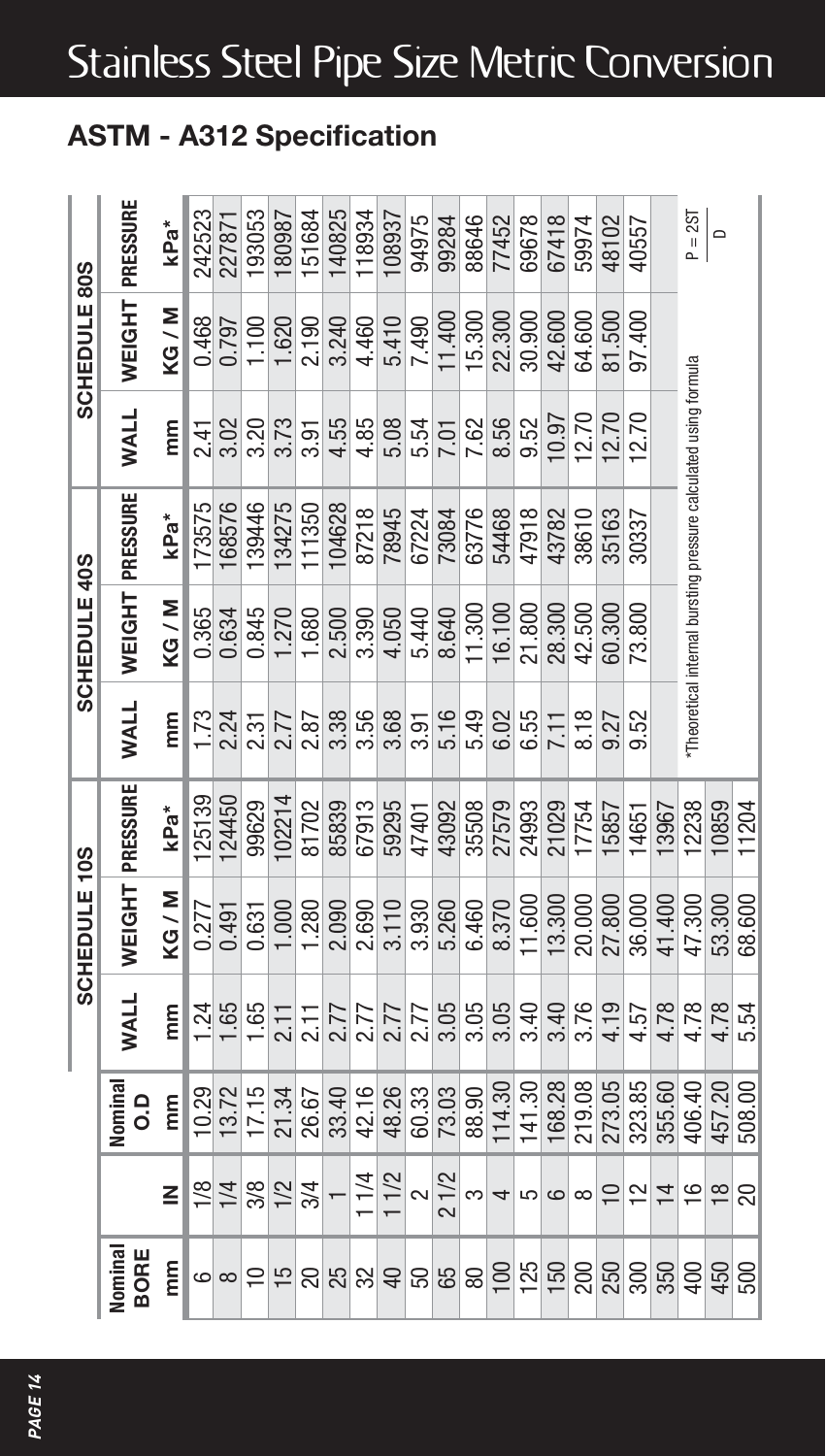# **ASTM Tube Specifications**

## **[American Society for Testing & Materials]**

| SPEC. | <b>DESCRIPTION</b>                                                                         | <b>APPLICATIONS</b>                                                                                         |
|-------|--------------------------------------------------------------------------------------------|-------------------------------------------------------------------------------------------------------------|
| A249  | Welded austenitic S/S boiler.<br>superheater, heat exchanger<br>and condenser tubes.       | For superheaters and heat<br>exchangers.                                                                    |
| A268  | Seamless and welded ferritic<br>stainless tubing for general service.                      | For general corrosion resistance and<br>high temperature service.                                           |
| A269  | Seamless and welded austenitic<br>stainless steel tubing for general<br>service            | For general corrosion resistance and<br>low or high temperature service.                                    |
| A270  | Seamless and welded austenitic<br>stainless steel feed water heater<br>tubes               | For use in food and dairy industry.                                                                         |
| A554  | Welded stainless steel<br>mechanical tubing.                                               | For mechanical applications where<br>appearance, mechanical properties<br>or corrosion resistance is needed |
| A789  | Seamless and welded ferritic/<br>austenitic stainless steel tubing<br>for general service. | For general service with particular<br>emphasis on resistance to stress<br>corrosion cracking.              |
| 9688  | Welded austenitic stainless steel<br>feed water heater tubes.                              | For feed water heater tubes.<br>including those bent, if specified, into<br>the form of U-tubes.            |

ASTM and ASME tube users may find reference to some of the above specifications numbers prefixed by an 'S' e.g. 'SA249'.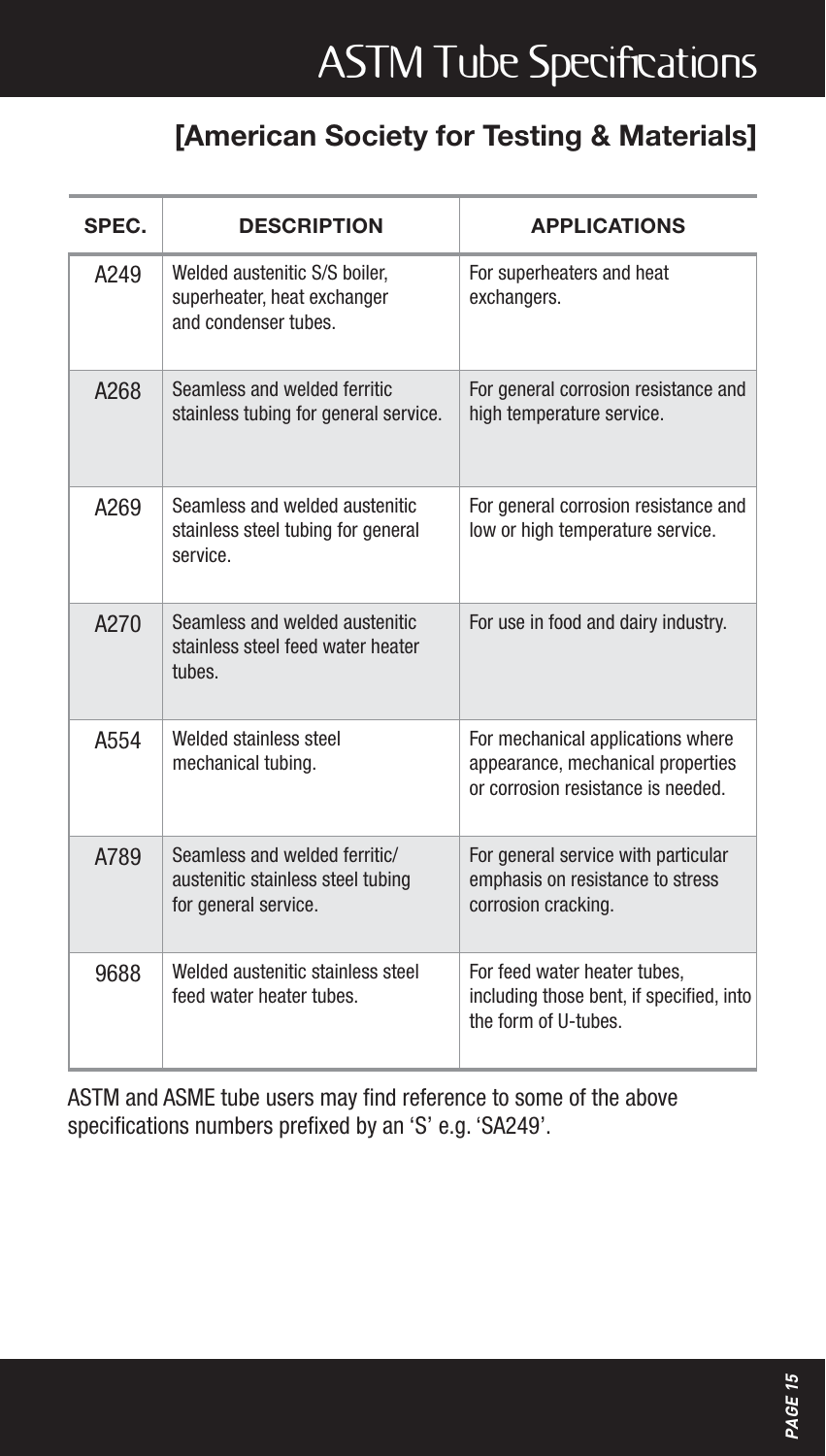## Stainless Steel Tube Conditions

| AW<br>[As welded]                                                              | As welded tube receives no further treatment after forming and welding.<br>It is used where limited manipulation is to be carried out.<br>It has a smooth matt finish.                                                                                                                              |
|--------------------------------------------------------------------------------|-----------------------------------------------------------------------------------------------------------------------------------------------------------------------------------------------------------------------------------------------------------------------------------------------------|
| AWA                                                                            | Bright annealing after welding increases corrosion resistance and                                                                                                                                                                                                                                   |
| [As Welded                                                                     | softens the tube for severe manipulations such as bending, expanding                                                                                                                                                                                                                                |
| Annealed]                                                                      | and forming.                                                                                                                                                                                                                                                                                        |
| CW & CWA                                                                       | For applications requiring a smooth internal surface, high corrosion                                                                                                                                                                                                                                |
| [Cold                                                                          | resistance and compliance with specifications such as ASTM A249. Tube                                                                                                                                                                                                                               |
| Workedl                                                                        | is available in cold worked annealed [CWA] condition. In both conditions                                                                                                                                                                                                                            |
| &[Cold                                                                         | the weld area is subject to a mechanical forging process for grain                                                                                                                                                                                                                                  |
| Worked                                                                         | refinement. CWA tube is then bright annealed, an economical alternative                                                                                                                                                                                                                             |
| Annealed]                                                                      | to fully welded drawn tube.                                                                                                                                                                                                                                                                         |
| WD & WDA<br><b>[Welded</b><br>Drawn] &<br><b>[Welded</b><br>Drawn<br>Annealed] | By cold drawing tube in AWA or CWA conditions, fine dimensional<br>tolerances are achieved, having excellent uniformity of wall thickness<br>and concentricity, uniform grain structure and hardness. For maximum<br>corrosion resistance this tube is supplied in the annealed [WDA]<br>condition. |
| S                                                                              | Cold drawn from seamless hollows annealed and pickled to ASTM A269                                                                                                                                                                                                                                  |
| [Seamless]                                                                     | specification. Suitable for high pressure lines.                                                                                                                                                                                                                                                    |

## **SURFACE FINISHES**

The natural metallic lustre of stainless steel, which remains during its extremely prolonged lifespan, can be further enhanced by polishing and buffing. This applies particularly in applications for decorative purposes. A number of polished finishes are available.

| MF                   | An off-the-mill finish: roll forming marks are retained and an indication of |
|----------------------|------------------------------------------------------------------------------|
| <b>IMill Finishl</b> | the weld may be visible.                                                     |
| <b>BP</b>            | Bright finishes with varying degrees of lustre. Available in 240, 400        |
| <b>IBuff Polish1</b> | and 600 Grit finish.                                                         |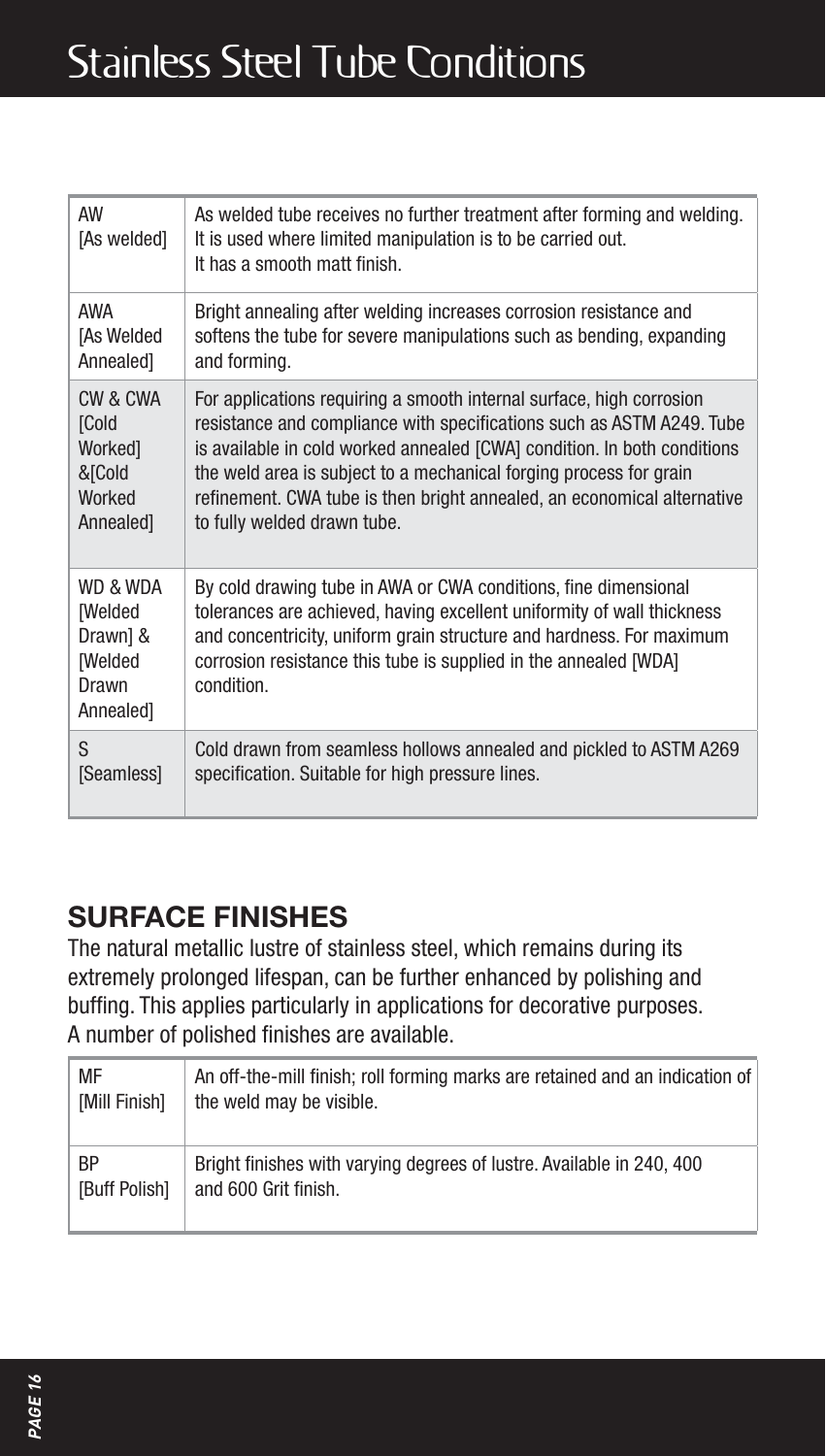|                                 | $134^{\circ}$       |        |                    |                                                                                                                        |         |                                          | ı                                                                                                                                                                                                                                                                                           |         |         |         |         |         |         | $\begin{array}{r} 100 \\ 20,100 \\ 16,075 \\ 13,400 \\ 11,475 \\ 10,050 \\ 6,6700 \\ 5,025 \end{array}$                              |         |          |
|---------------------------------|---------------------|--------|--------------------|------------------------------------------------------------------------------------------------------------------------|---------|------------------------------------------|---------------------------------------------------------------------------------------------------------------------------------------------------------------------------------------------------------------------------------------------------------------------------------------------|---------|---------|---------|---------|---------|---------|--------------------------------------------------------------------------------------------------------------------------------------|---------|----------|
|                                 | $-14$               |        |                    |                                                                                                                        | 24,900  | 19.952                                   | 13,600                                                                                                                                                                                                                                                                                      |         |         |         |         |         |         | $\begin{array}{cccc}\n 14,225 \\  12,450 \\  9,300 \\  8,300 \\  \hline\n 7,125 \\  6,225 \\  4,50 \\  4,50 \\  3,100\n \end{array}$ |         |          |
|                                 | 065"<br>16          |        | $\frac{1}{39,000}$ | 26,000                                                                                                                 |         |                                          | $\begin{array}{l} 9.500 \\ 19.600 \\ 19.750 \\ 19.750 \\ 19.750 \\ 19.750 \\ 19.750 \\ 19.750 \\ 19.750 \\ 19.750 \\ 19.750 \\ 19.750 \\ 19.750 \\ 19.750 \\ 19.750 \\ 19.750 \\ 19.750 \\ 19.750 \\ 19.750 \\ 19.750 \\ 19.750 \\ 19.750 \\ 19.750 \\ 19.750 \\ 19.750 \\ 19.750 \\ 19.75$ |         |         |         |         |         |         |                                                                                                                                      |         |          |
|                                 | 049"<br>18          | 58,800 | 29,400             |                                                                                                                        |         |                                          | $\begin{array}{l} 19,600 \\ 14,700 \\ 14,750 \\ 9,800 \\ 6,400 \\ 7,350 \\ 6,875 \\ 7,350 \\ 6,400 \\ 9,675 \\ \end{array}$                                                                                                                                                                 |         |         |         |         |         |         | 2,950<br>2,450                                                                                                                       |         |          |
| WALL THICKNESS - INCHES & B.W.G | .<br>86<br>80       | 42,000 | 21,000             | 14,000                                                                                                                 | 10,500  |                                          | $\begin{array}{c} 8,400 \\ 7,000 \\ 6,000 \\ 6,250 \\ 7,200 \\ 6,4,200 \\ 4,500 \\ 3,600 \\ \end{array}$                                                                                                                                                                                    |         |         |         |         |         | 2,650   |                                                                                                                                      |         |          |
|                                 | <u>ក្ខណ្ឌ</u>       | 33,600 |                    | $\begin{array}{r}\n 16,800 \\  \hline\n 11,200 \\  \hline\n 8,400 \\  \hline\n 6,725 \\  \hline\n 9,600\n \end{array}$ |         |                                          |                                                                                                                                                                                                                                                                                             | j.      |         |         |         |         |         |                                                                                                                                      |         |          |
|                                 | <u>ក្នុង</u><br>និង | 26,400 | 13,200             |                                                                                                                        |         | $8,800$<br>$6,800$<br>$6,300$<br>$4,400$ |                                                                                                                                                                                                                                                                                             |         |         |         |         |         |         |                                                                                                                                      |         |          |
|                                 |                     |        |                    |                                                                                                                        |         |                                          |                                                                                                                                                                                                                                                                                             |         |         |         |         |         |         |                                                                                                                                      |         |          |
|                                 | o.                  | 3.20mm | 6.40mm             | 9.52mm                                                                                                                 | 12.70mm | 16.00mm                                  | 19.00mm                                                                                                                                                                                                                                                                                     | 22.20mm | 25.40mm | 31.80mm | 38.10mm | 44.45mm | 50.80mm | 63.50mm                                                                                                                              | 76.20mm | 101.60mm |

| P = Bursting pressure in PSI; | $D = 0$ utside diameter of tube in inche- | S = Fibre stress in PSI (75,000 PSI was used in the figures above |
|-------------------------------|-------------------------------------------|-------------------------------------------------------------------|

bove)

Pressure shown is in PSI metric conversion 1lb/in2 = 6.89kPa The figures above are based on Barrow's formula:  $P = 2ST$ The figures above are based on Barrow's formula: Pressure shown is in PSI metric conversion

D

Where P = Bursting pressure in PSI;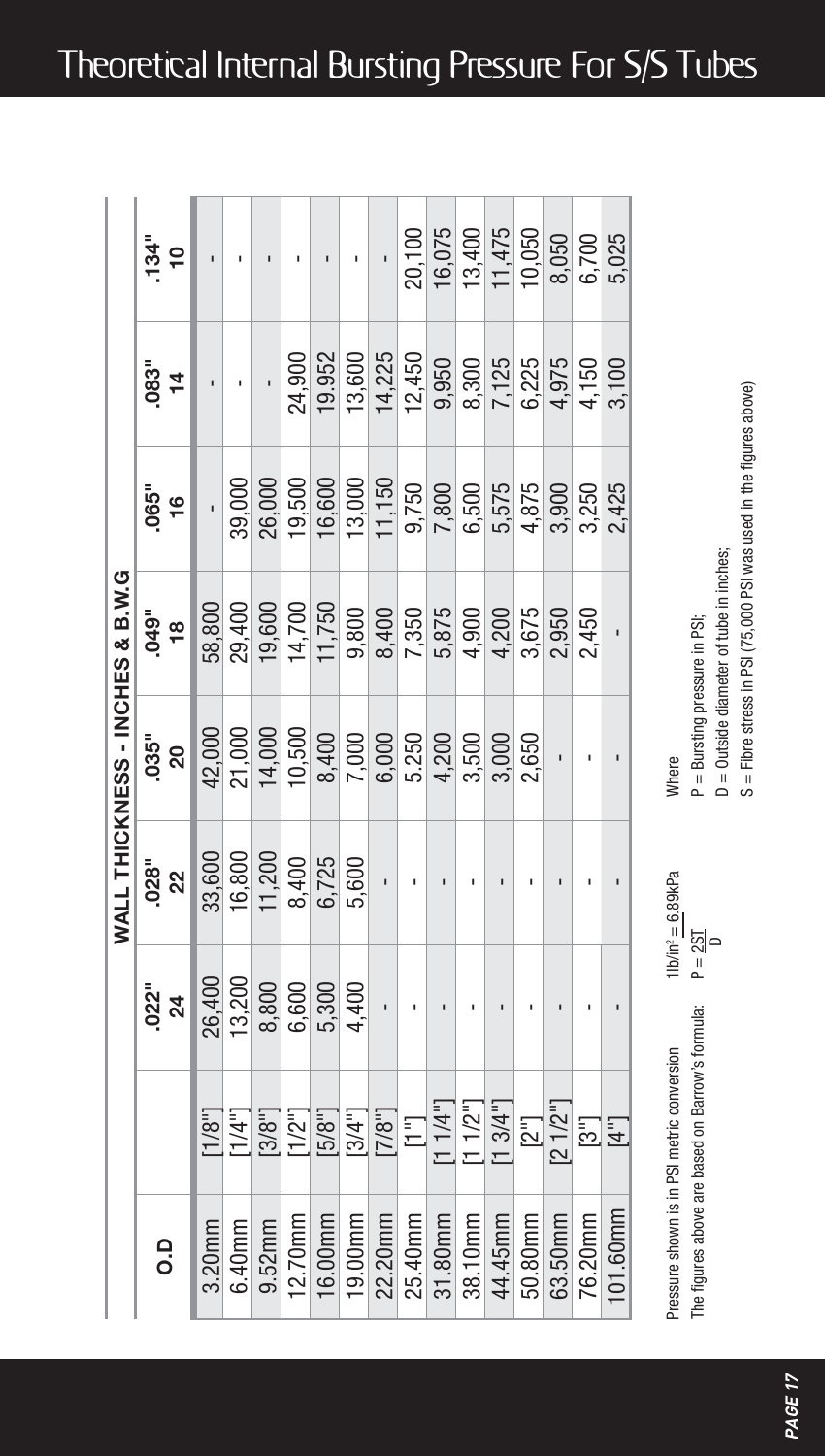## **The Strength Factor**

The method by which A2 [18/8] and A4 [18.10/Mo] stainless steel fasteners are made - cold forging and thread rolling greatly increases their strength. This 'work hardening' makes them so much stronger than similar products made from mild steel and plated - an important consideration in the selection of load bearing fasteners.

The International Organisation for Standardisation [ISO] published in May 1979 a specification [Standard 3506] for stainless steel fasteners. This defined a four digit product designation:

The first digit indicates the general classification of the steel:

 $A =$  austenitic.

The second digit indicates the type of alloying elements:

 $A2 =$  austenitic 18/8 type [not free-machining types]  $[T304]$ 

 $A4 =$  austenitic 18/10/3 type [T316]

The third and fourth digits indicate the strength [mechanical property] class and represent one tenth of the tensile strength expressed in newtons per millimetre squared [N/mm2 ]:

- $50 =$  lowest strength class which is usually for products of softened steel and with machined thread
- $70$  = higher strength class resulting from cold forging and thread rolling
- $80 =$  highest strength attained by mainly cold forged, extruded thread rolled parts and when specially drawn cold bars are used. Thus:
- $A2-70 =$  austenitic 18/8 class 70 cold forged with minimum 700N/mm2 tensile strength.

|          | <b>TENSILE STRENGTH</b> | <b>YIELD STRENGTH</b> |
|----------|-------------------------|-----------------------|
| Class 80 | 800MPa min.             | 600 MPa min.          |
| Class 70 | 700MPa min.             | 450 MPa min.          |
| Class 50 | 500MPa min.             | 210 MPa Min.          |

#### **HANDY CONVERSION FIGURES:**

- Nm 1 lb ft multiply by 0.737562
- $mm<sup>2</sup>$  $-$  in<sup>2</sup> multiply by 0.001550
- N lbf multiply by 0.224809
- MPa PSI multiply by 145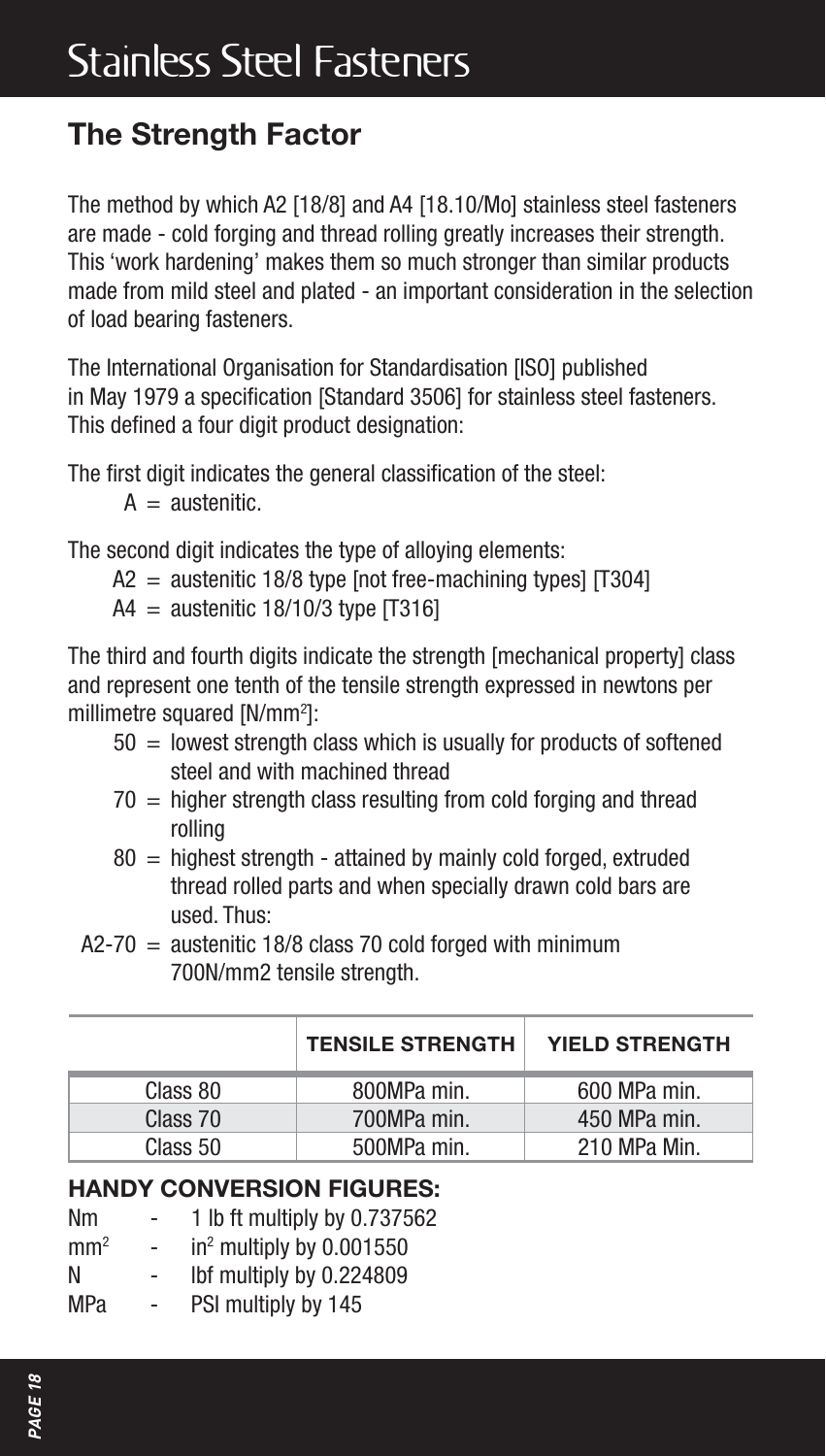# Screw Thread Pitches

|      | <b>METRIC</b> | DIA. IN       |            |                | <b>THREADS PER INCH</b> |            |  |  |  |
|------|---------------|---------------|------------|----------------|-------------------------|------------|--|--|--|
| DIA. | PITCH         | <b>INCHES</b> | <b>BSW</b> | <b>BSF</b>     | <b>UNC</b>              | <b>UNF</b> |  |  |  |
| 5    | 0.80          | 3/16          | 24         | 32             | 24                      | 32         |  |  |  |
| 6    | 1.00          | 1/4           | 20         | 26             | 20                      | 28         |  |  |  |
| 8    | 1.25          | 5/16          | 18         | 22             | 18                      | 24         |  |  |  |
| 10   | 1.50          | 3/8           | 16         | 20             | 16                      | 24         |  |  |  |
| 12   | 1.75          | 7/16          | 14         | 18             | 14                      | 20         |  |  |  |
| 14   | 2.00          | 1/2           | 12         | 16             | 13                      | 20         |  |  |  |
| 16   | 2.00          | 9/16          | 12         | 16             | 12                      | 18         |  |  |  |
| 18   | 2.50          | 5/8           | 11         | 14             | 11                      | 18         |  |  |  |
| 20   | 2.50          | 3/4           | 10         | 12             | 10                      | 16         |  |  |  |
| 22   | 2.50          | 7/8           | 9          | 11             | 9                       | 14         |  |  |  |
| 24   | 3.00          | $\mathbf{1}$  | 8          | 10             | 8                       | 12         |  |  |  |
| 27   | 3.00          | 11/8          | 7          | 9              | 7                       | 12         |  |  |  |
| 30   | 3.50          | 11/4          | 7          | 9              | 7                       | 12         |  |  |  |
| 33   | 3.50          | 1 3/8         | 6          | 8              | 6                       | 12         |  |  |  |
| 36   | 4.00          | 11/2          | 6          | 8              | 6                       | 12         |  |  |  |
|      | 4.00          | 15/8          | 5          | 8              | 6                       | 12         |  |  |  |
| 48   | 5.00          | 13/4          | 5          | $\overline{7}$ |                         |            |  |  |  |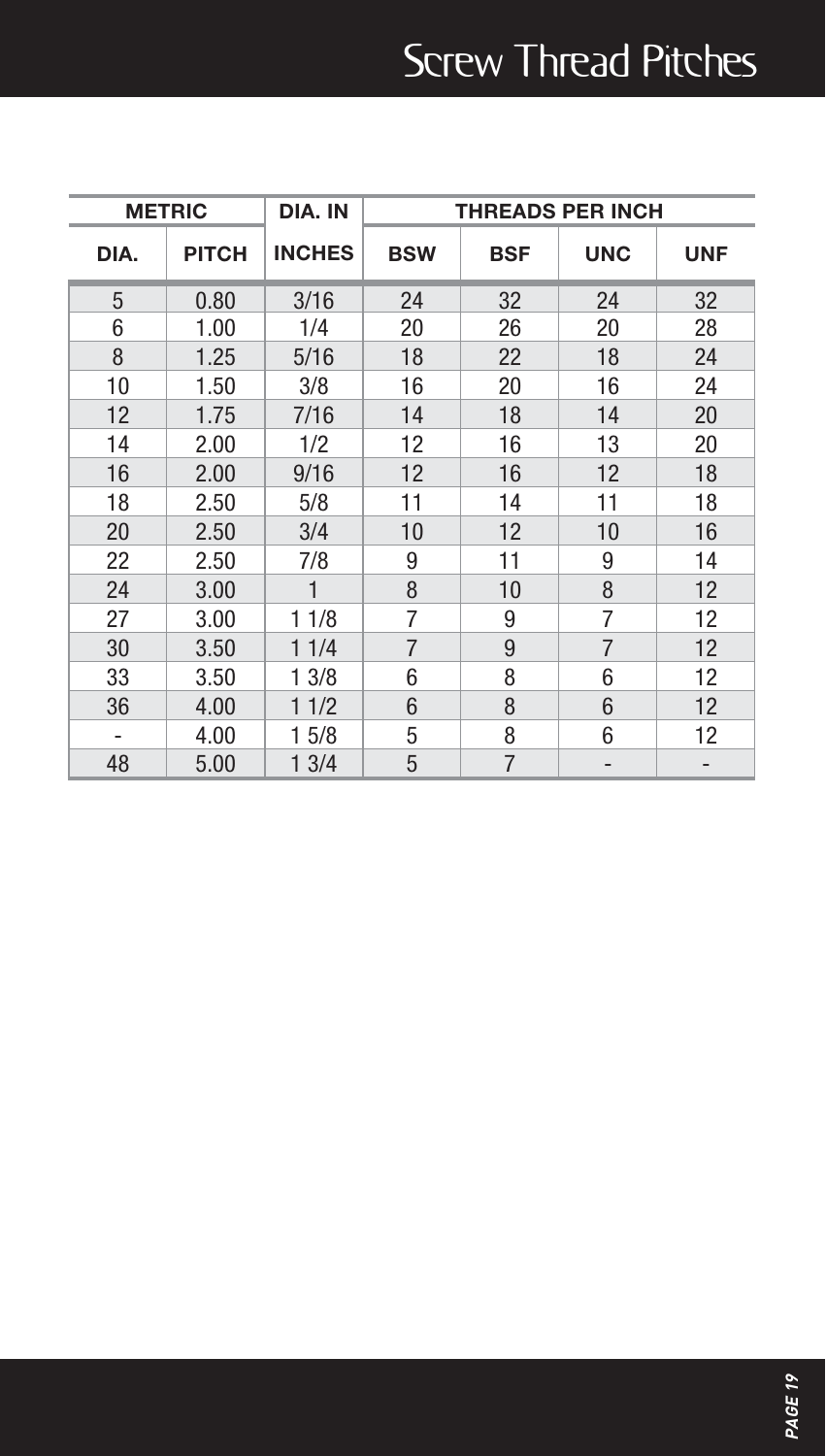## **Hexagon Head Bolts**



Metric threads, dimensions [mm] [DIN 931/933]

| <b>THREAD</b>  | Ds | S                  | е     | k    | G<br>$L < 125$ mm |  |  |  |
|----------------|----|--------------------|-------|------|-------------------|--|--|--|
| d              |    | NOM. MAX.NOM. MAX. | MAX.  | NOM. | NOM. MIN.         |  |  |  |
| M <sub>3</sub> | 3  | 5.5                | 6.01  | 2.0  | 12                |  |  |  |
| M 4            | 4  | 7.0                | 7.66  | 2.8  | 14                |  |  |  |
| M 5            | 5  | 8.0                | 8.79  | 3.5  | 16                |  |  |  |
| M 6            | 6  | 10.0               | 10.95 | 4.0  | 18                |  |  |  |
| M 8            | 8  | 13.0               | 14.26 | 5.5  | 22                |  |  |  |
| M 10           | 10 | 17.0               | 18.74 | 7.0  | 26                |  |  |  |
| M 12           | 12 | 19.0               | 20.91 | 8.0  | 30                |  |  |  |
| M 14           | 14 | 22.0               | 24.49 | 8.8  | 34                |  |  |  |
| M 16           | 16 | 24.0               | 26.51 | 10.0 | 38                |  |  |  |
| M 20           | 20 | 30.0               | 33.23 | 13.0 | 46                |  |  |  |
| M 22           | 22 | 32.0               | 35.72 | 14.0 | 50                |  |  |  |
| M 24           | 24 | 36.0               | 39.63 | 15.0 | 54                |  |  |  |
| M 27           | 27 | 41.0               | 45.20 | 17.0 | 60                |  |  |  |
| M 30           | 30 | 46.0               | 50.85 | 18.7 | 66                |  |  |  |

UNC threads, dimensions [mm] [ANSI B18.2]

| <b>THREAD</b> | <b>Ds</b> | s                  | e    | k    | G<br>$L < 152$ mm |  |  |
|---------------|-----------|--------------------|------|------|-------------------|--|--|
| d             |           | NOM. MAX.NOM. MAX. | MAX. | NOM. | NOM. MIN.         |  |  |
| $1/4 - 20$    | 6.35      | 11.11              | 12.4 | 4.0  | 19                |  |  |
| $5/16 - 18$   | 7.94      | 12.70              | 14.1 | 5.2  | 22                |  |  |
| $3/8 - 16$    | 9.53      | 14.29              | 16.0 | 6.0  | 25                |  |  |
| $1/2 - 13$    | 12.70     | 19.05              | 21.3 | 7.9  | 32                |  |  |
| $5/8 - 11$    | 15.88     | 23.81              | 26.7 | 9.9  | 38                |  |  |
| $3/4 - 10$    | 19.05     | 28.58              | 31.9 | 11.9 | 44                |  |  |
| $7/8 - 9$     | 22.23     | 33.34              | 37.2 | 13.9 | 51                |  |  |
| 1 - 8         | 25.40     | 38.10              | 42.5 | 15.5 | 57                |  |  |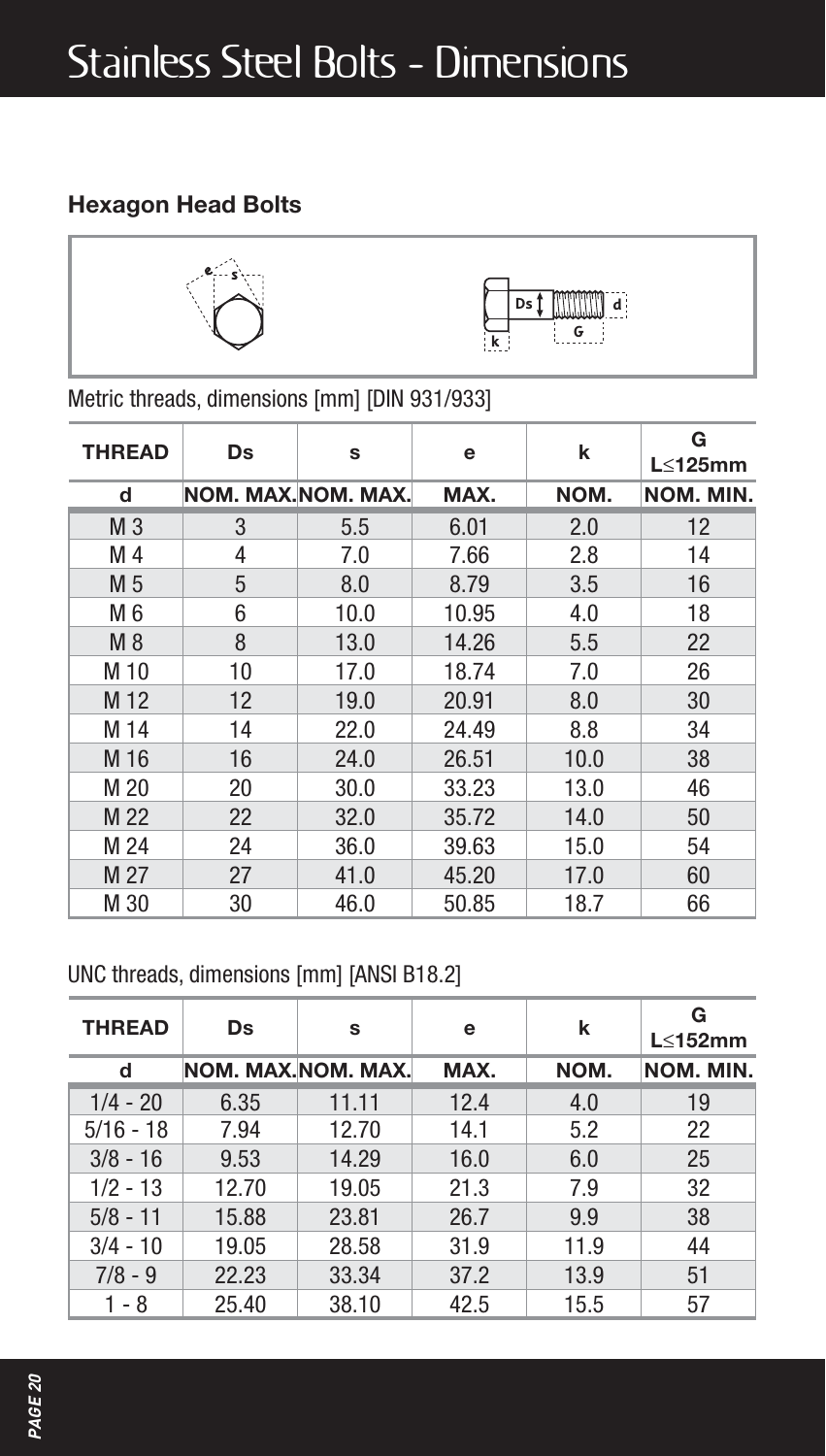## **Hexagon Nuts**



Metric threads, dimensions [mm] [DIN934]

| <b>THREAD</b>  | s         | e     | k    |  |  |  |  |
|----------------|-----------|-------|------|--|--|--|--|
| D              | NOM. MAX. | MIN.  | NOM. |  |  |  |  |
| M <sub>3</sub> | 5.5       | 6.01  | 2.4  |  |  |  |  |
| M 4            | 7         | 7.66  | 3.2  |  |  |  |  |
| M 5            | 8         | 8.79  | 4.0  |  |  |  |  |
| M 6            | 10        | 10.95 | 5.0  |  |  |  |  |
| M 8            | 13        | 14.26 | 6.5  |  |  |  |  |
| M 10           | 17        | 18.74 | 8.0  |  |  |  |  |
| M 12           | 19        | 20.91 | 10.0 |  |  |  |  |
| M 14           | 22        | 24.49 | 11.0 |  |  |  |  |
| M 16           | 24        | 26.51 | 13.0 |  |  |  |  |
| M 20           | 30        | 33.23 | 16.0 |  |  |  |  |
| M 22           | 32        | 35.03 | 18.0 |  |  |  |  |
| M 24           | 36        | 39.63 | 19.0 |  |  |  |  |
| M 27           | 41        | 45.2  | 22.0 |  |  |  |  |
| M 30           | 46        | 50.85 | 24.0 |  |  |  |  |

#### UNC threads, dimensions [mm] [ANSI B18.2]

| <b>THREAD</b> | s         | e    | k     |
|---------------|-----------|------|-------|
| D             | NOM. MAX. | MIN. | NOM.  |
| $1/4 - 20$    | 11.11     | 12.4 | 5.74  |
| $5/16 - 18$   | 12.70     | 14.1 | 6.93  |
| $3/8 - 16$    | 14.29     | 16.0 | 8.56  |
| $1/2 - 13$    | 19.05     | 21.3 | 11.38 |
| $5/8 - 11$    | 23.81     | 26.7 | 14.20 |
| $3/4 - 10$    | 28.58     | 31.5 | 16.89 |
| $7/8 - 9$     | 33.34     | 36.8 | 19.71 |
| $1 - 8$       | 38.10     | 42.0 | 22.53 |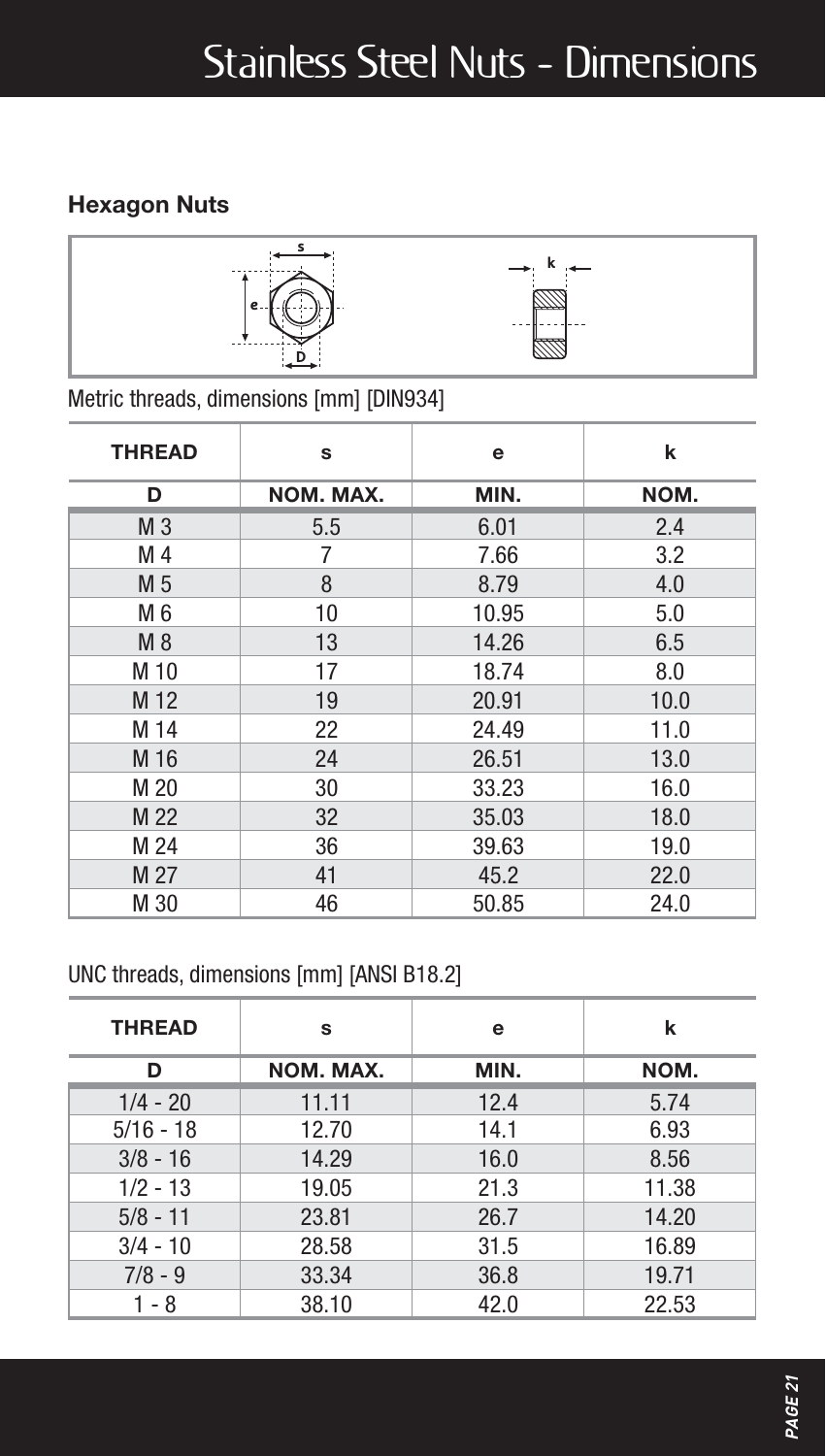# Bolts & Screws Diameter Comparison Chart

| <b>ISO METRIC</b>        | <b>DIAMETER</b> |             |                          | <b>SCREW S/TAP</b>       |
|--------------------------|-----------------|-------------|--------------------------|--------------------------|
| <b>COARSE</b>            | mm              | <b>INCH</b> | <b>UNIFIED</b>           | <b>GAUGE</b>             |
| M2.5                     | 2.50            | 0.0980      | #3                       |                          |
| M <sub>3</sub>           | 3.00            | 0.1181      | $\frac{1}{2}$            | $\overline{4}$           |
| $\overline{\phantom{a}}$ | 3.18            | 0.1250      | #5                       | 5                        |
|                          | 3.51            | 0.1380      | #6                       | 6                        |
|                          | 3.97            | 0.1562      | #8                       |                          |
| M4                       | 4.00            | 0.1574      |                          | ۰                        |
|                          | 4.17            | 0.1640      |                          |                          |
| -                        | 4.76            | 0.1875      |                          | 8                        |
| $\overline{\phantom{a}}$ | 4.83            | 0.1900      | #10                      | $\overline{\phantom{a}}$ |
| M <sub>5</sub>           | 5.00            | 0.1968      |                          | 10                       |
|                          | 5.49            | 0.2160      |                          | 12                       |
| M <sub>6</sub>           | 6.00            | 0.2362      |                          | $\frac{1}{2}$            |
|                          | 6.15            | 0.2420      |                          |                          |
| $\overline{\phantom{m}}$ | 6.35            | 0.2500      | 1/4                      | 14                       |
| $\overline{\phantom{a}}$ | 7.94            | 0.3125      | 5/16                     |                          |
| M <sub>8</sub>           | 8.00            | 0.3149      | $\overline{\phantom{a}}$ |                          |
| -                        | 9.53            | 0.3750      | 3/8                      | -                        |
| M10                      | 10.00           | 0.3937      |                          |                          |
|                          | 11.11           | 0.4375      | 7/16                     |                          |
| M12                      | 12.00           | 0.4724      |                          |                          |
|                          | 12.70           | 0.5000      | 1/2                      |                          |
|                          | 14.29           | 0.5625      | 9/16                     | -                        |
|                          | 15.88           | 0.6250      | 5/8                      |                          |
| M16                      | 16.00           | 0.6299      | $\frac{1}{2}$            | ٠                        |
|                          | 19.05           | 0.7500      | 3/4                      |                          |
| M20                      | 20.00           | 0.7874      | $\overline{a}$           |                          |
|                          | 22.23           | 0.8750      | 7/8                      |                          |
| M24                      | 24.00           | 0.9448      | -                        |                          |
| -                        | 25.40           | 1.0000      | $\mathbf{1}$             |                          |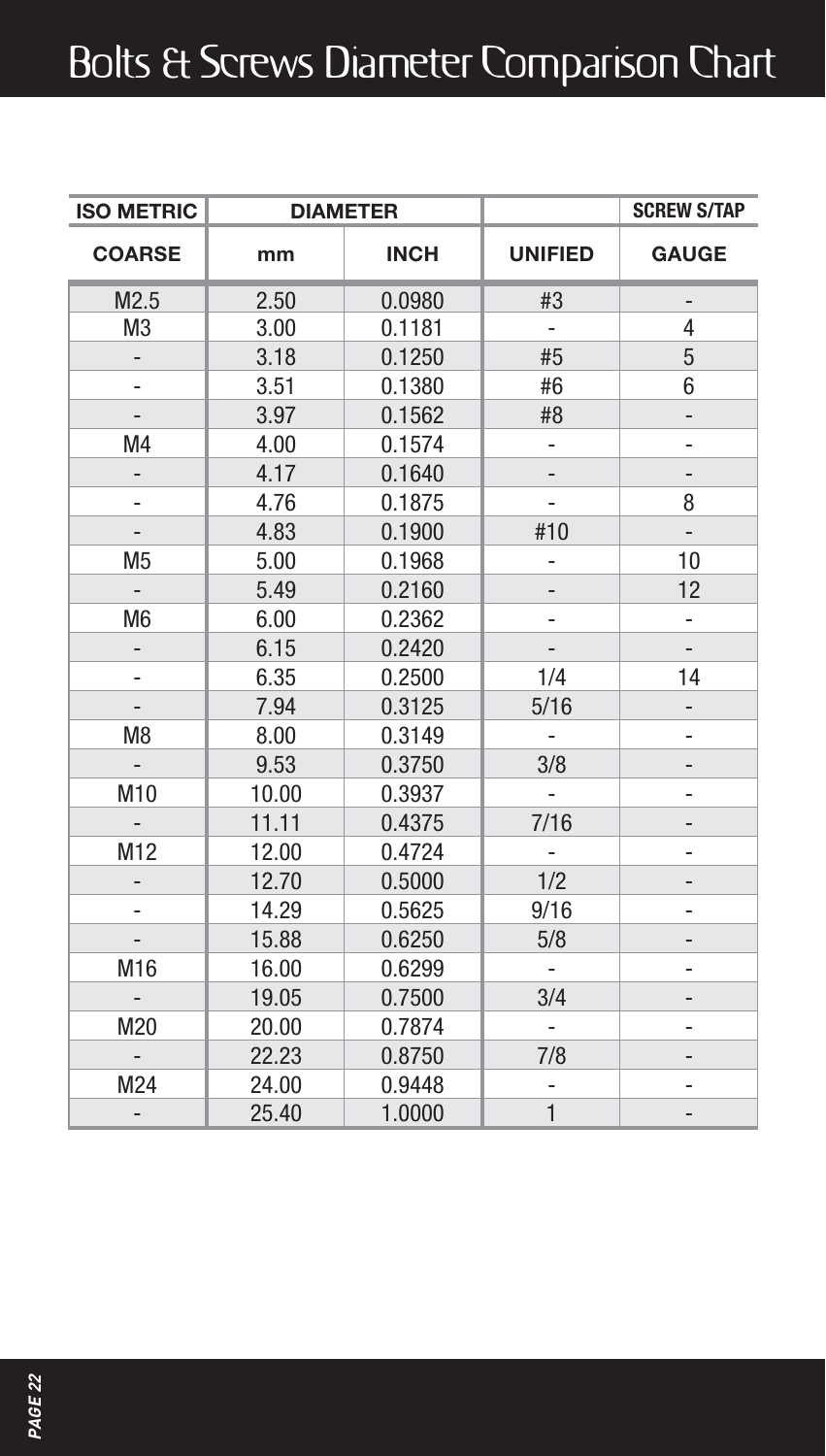|                | 야            | ã            |  |                         | $\overline{59}$                 | ٠                 | 47.9 | ٠                  | 43.1  | ł,    | 34.8             | ٠                  |      | $\frac{31.3}{28.2}$ | ł                                                                                                                                                                                                                                                                                                 | 25.4           |                                 |    |               |    |                |   |               | ı                 |    |      |                                      |                         |               |               |
|----------------|--------------|--------------|--|-------------------------|---------------------------------|-------------------|------|--------------------|-------|-------|------------------|--------------------|------|---------------------|---------------------------------------------------------------------------------------------------------------------------------------------------------------------------------------------------------------------------------------------------------------------------------------------------|----------------|---------------------------------|----|---------------|----|----------------|---|---------------|-------------------|----|------|--------------------------------------|-------------------------|---------------|---------------|
|                | MAJOR        | DIA, INCH    |  |                         | 0.087                           |                   |      |                    |       |       |                  |                    |      |                     |                                                                                                                                                                                                                                                                                                   |                |                                 |    |               |    |                | ï |               |                   |    |      | 0.875<br>0.875<br>0.975<br>1.250     | .500                    |               | 2.000         |
| BRITISH        |              | 5SF          |  |                         |                                 |                   |      |                    |       |       |                  | 32                 |      |                     | 26                                                                                                                                                                                                                                                                                                |                | 2280                            |    | $\frac{6}{1}$ | ءِ | $\overline{1}$ |   |               |                   |    | ග    | ග                                    | $\infty$                |               |               |
|                | FRI          | <b>BSW</b>   |  |                         |                                 |                   |      | 40.0               |       | 32.0  |                  | 24.0               |      |                     | 20.0                                                                                                                                                                                                                                                                                              |                |                                 |    |               |    |                | ł |               |                   |    |      | 298872                               | 6.0                     |               | 4.5           |
|                | <b>SIZE</b>  |              |  |                         | <b>ABR</b>                      |                   |      |                    |       |       |                  |                    |      |                     | $68\frac{88}{88}$ $68\frac{8}{88}$ $68\frac{6}{88}$ $68\frac{6}{88}$ $68\frac{6}{88}$ $68\frac{6}{88}$ $68\frac{6}{88}$ $68\frac{6}{88}$ $68\frac{6}{88}$ $68\frac{6}{88}$ $68\frac{6}{88}$ $68\frac{6}{88}$ $68\frac{6}{88}$ $68\frac{6}{88}$ $68\frac{6}{88}$ $68\frac{6}{88}$ $68\frac{6}{88}$ |                |                                 |    |               |    |                | ł | $\frac{3}{4}$ |                   |    | 11/8 | 11/4                                 | 11/2                    |               | $\frac{1}{2}$ |
|                | MAJOR        | DIA, INCH    |  |                         | 0062<br>00788<br>00080<br>00000 |                   |      |                    | 0.138 |       |                  | $0.164$<br>$0.190$ |      | ł                   | 0.250                                                                                                                                                                                                                                                                                             |                | 0375<br>037688<br>05568<br>0656 |    |               |    |                | ï |               |                   |    |      | 0.35<br>0.36<br>0.31<br>1.25<br>1.25 | 1.500<br>1.750<br>2.000 |               |               |
|                |              | š            |  |                         | 图 5 空 足 思 盘 生                   |                   |      |                    | ş     |       |                  | \$88               |      |                     | $^{8}$                                                                                                                                                                                                                                                                                            |                | 치치잉잉유효                          |    |               |    |                |   | ≌             | ⋣                 | 일일 |      | $\tilde{ }$                          | 의일                      |               |               |
| <b>DAIFIED</b> | ලි           | <b>UNC</b>   |  |                         | $-88900$                        |                   |      |                    | 32.0  |       | 32.0             |                    |      | ł                   | 20.0                                                                                                                                                                                                                                                                                              |                | 89998                           |    |               |    | 11.0           | ł |               |                   |    |      | 7.0                                  | 6.0                     | $\frac{0}{4}$ |               |
|                | SIZE         |              |  |                         | · - 홍 본 - 황 芯 著 용               |                   |      |                    | 笔     |       | $\frac{42}{110}$ |                    | t    | ٠                   | $\frac{1}{4}$                                                                                                                                                                                                                                                                                     |                | 582258                          |    |               |    |                | × |               | $\frac{3/4}{7/8}$ |    | 11/8 | 11/4                                 | $\frac{28}{34}$         |               |               |
|                | 룝            |              |  | $\frac{73.0}{64.0}$     |                                 | $rac{1}{55.0}$    |      | 51.0               | ł,    | 36.0  | ł,               | 32.0               | ٠    | ٠                   | 25.0                                                                                                                                                                                                                                                                                              |                | 20.0                            | ł, |               |    |                |   |               |                   |    |      | $125022288888$                       | 6.40                    |               |               |
|                | <b>MAJOR</b> | DIA, INCH    |  | 0.055<br>0.063<br>0.079 |                                 | $\frac{1}{0.098}$ |      | 0.118              | í.    | 0.157 | ò,               | 0.197              | $\,$ | ł,                  | 0.236                                                                                                                                                                                                                                                                                             |                | 0.315                           | î, |               |    |                |   |               |                   |    |      |                                      |                         |               |               |
| METRIC         | THREAD       | <b>PITCH</b> |  | 988<br>988              | ł,                              | 0.45              |      | $\frac{800}{0.50}$ |       | 0.70  | ×,               | 0.80               | $\,$ | $\blacksquare$      | 1.00                                                                                                                                                                                                                                                                                              | $\bar{1}$      | $\frac{1.25}{1.50}$             | í. |               |    |                |   |               |                   |    |      |                                      |                         |               |               |
|                | SIZE         |              |  | M1.4<br>M1.6<br>M2.0    |                                 | M <sub>2.5</sub>  |      | $\frac{1}{2}$      |       | ∘I≦   | ٠                | SW                 | ×    | ٠                   | €                                                                                                                                                                                                                                                                                                 | $\blacksquare$ | $\frac{8}{25}$                  | ł, |               |    |                |   |               |                   |    |      |                                      | <b>EEEEEEEEEEEEEEE</b>  |               |               |

# Comparison Of Thread Sizes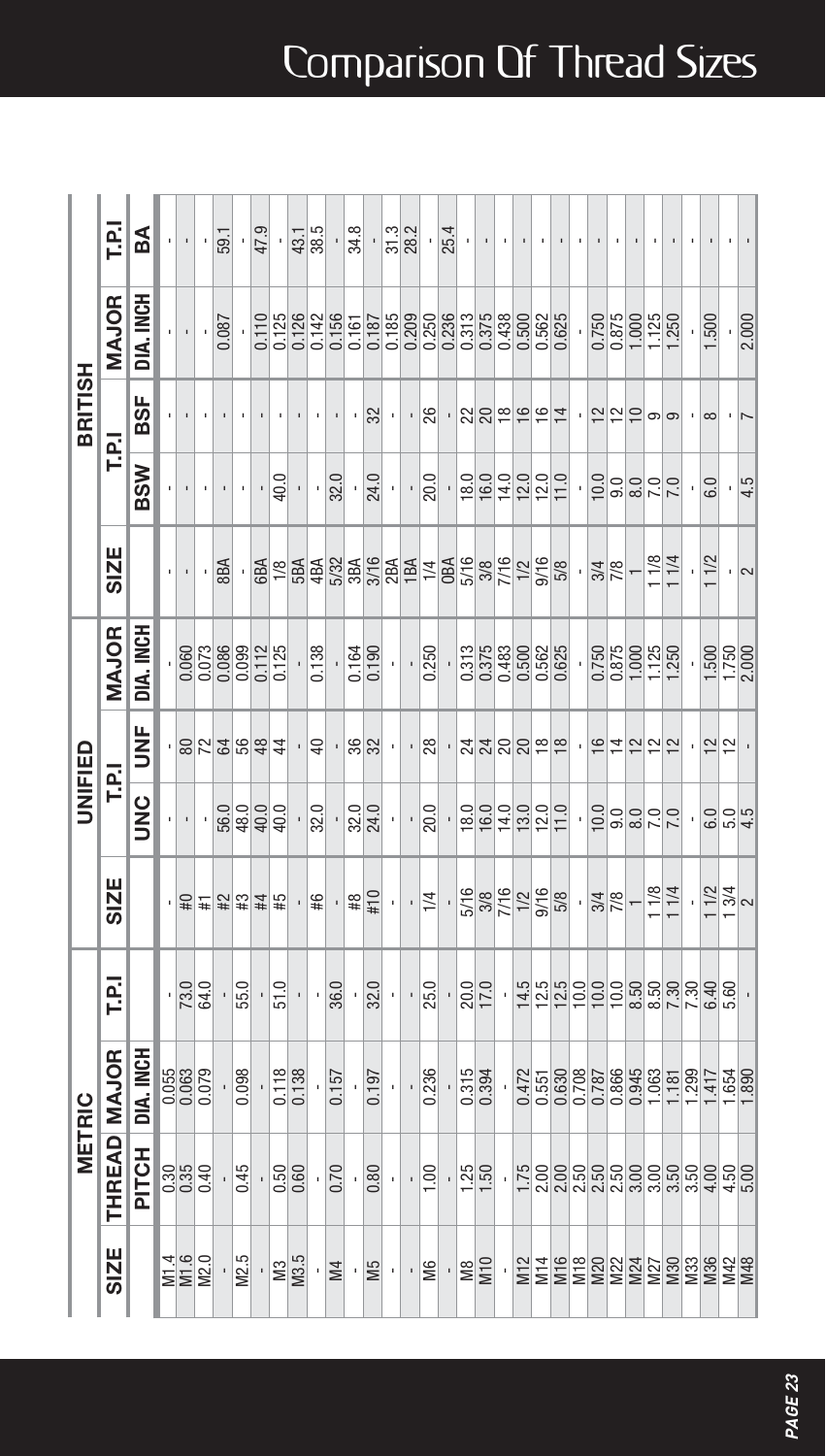| RESISTIVITY<br>ELECTRICAL<br>AT 20°C             | nQm                 |        | 88<br>281           |        | 850    | <b>PRI</b><br>250   |                     |                     | 600                 | 600                 | 600    |
|--------------------------------------------------|---------------------|--------|---------------------|--------|--------|---------------------|---------------------|---------------------|---------------------|---------------------|--------|
| SPECIFIC<br>HEAT<br>0-20°C                       |                     | 500    | 500                 | 500    | 500    | 500                 | 500                 | 500                 | 460                 | 460                 | 460    |
| <b>HERMAL</b><br><b>LIALLAL</b><br>CONDUC-       | N 2,001<br>/ m.k    | 15.0   | 15.0                | 15.0   | 15.0   | $\frac{15.0}{15.0}$ |                     | 15.0                | $25.0$<br>30.0      |                     | 25.0   |
|                                                  | 20-500°C<br>ım/m/°C | 18.0   | 18.0                | 18.0   |        | $\frac{17.2}{18.0}$ |                     |                     |                     | $\frac{12.0}{30.0}$ | 11.0   |
| MEAN CO-EFFICIENT OF<br>EXPANSION (b)<br>THERMAL | 20-300°C<br>um/m/°C | 17.0   | $\frac{17.0}{17.0}$ |        | 16.2   |                     | $\frac{17.0}{17.0}$ |                     | $\frac{11.5}{11.5}$ |                     | 10.5   |
|                                                  | 20-100°C<br>Im/m/°C | 16.0   | 16.0                | 16.0   | 15.0   | 16.0                | 16.0                | 16.0                | 10.5                | 10.5                | 10.0   |
| NODULUS<br>ELASTIC                               | Gpa (a)<br>20°C     | 200    | 200                 | 200    | 200    | 200                 | 200                 | 200                 |                     | $\frac{220}{215}$   | 220    |
| <b>DENSITY</b><br>KG/M <sup>3</sup>              |                     | 7900   | 7900                | 7900   | 7900   |                     |                     | 000<br>0008<br>0008 | 7700                |                     | 700    |
| EURO-<br>NORM<br>GRADE                           | g                   | 1.4310 | 1.4301              | 1.4307 | 1.4845 | 1.4401              | 1.4404              | 1.4541              | 1.4512              | 1.4006              | 1,4016 |
| NUMBER<br><b>SND</b>                             |                     | S30100 | S30400              | S30403 | S31008 | S31600              | S31603              | S32100              | S40900              | S41000              | S43000 |
| COMMON<br>NAME                                   |                     | 301    | 304                 | 304L   | 310    | 316                 | 316L                | 321                 | 409                 | 410                 | 430    |

These properties are approximate and intended for guidance only. Notes:<br>(a) 1 Gpa = 1000 Mpa<br>(a) 1 Gpa = 1000 Mpa<br>These properties are approximate and intended for guidance only.

(a) 1 Gpa = 1000 Mpa<br>(b)  $\mu$ m/m/000C = 10-<sup>s</sup>/C Notes:

**Typical Physical Properties - Annealed Condition**

*PAGE 24*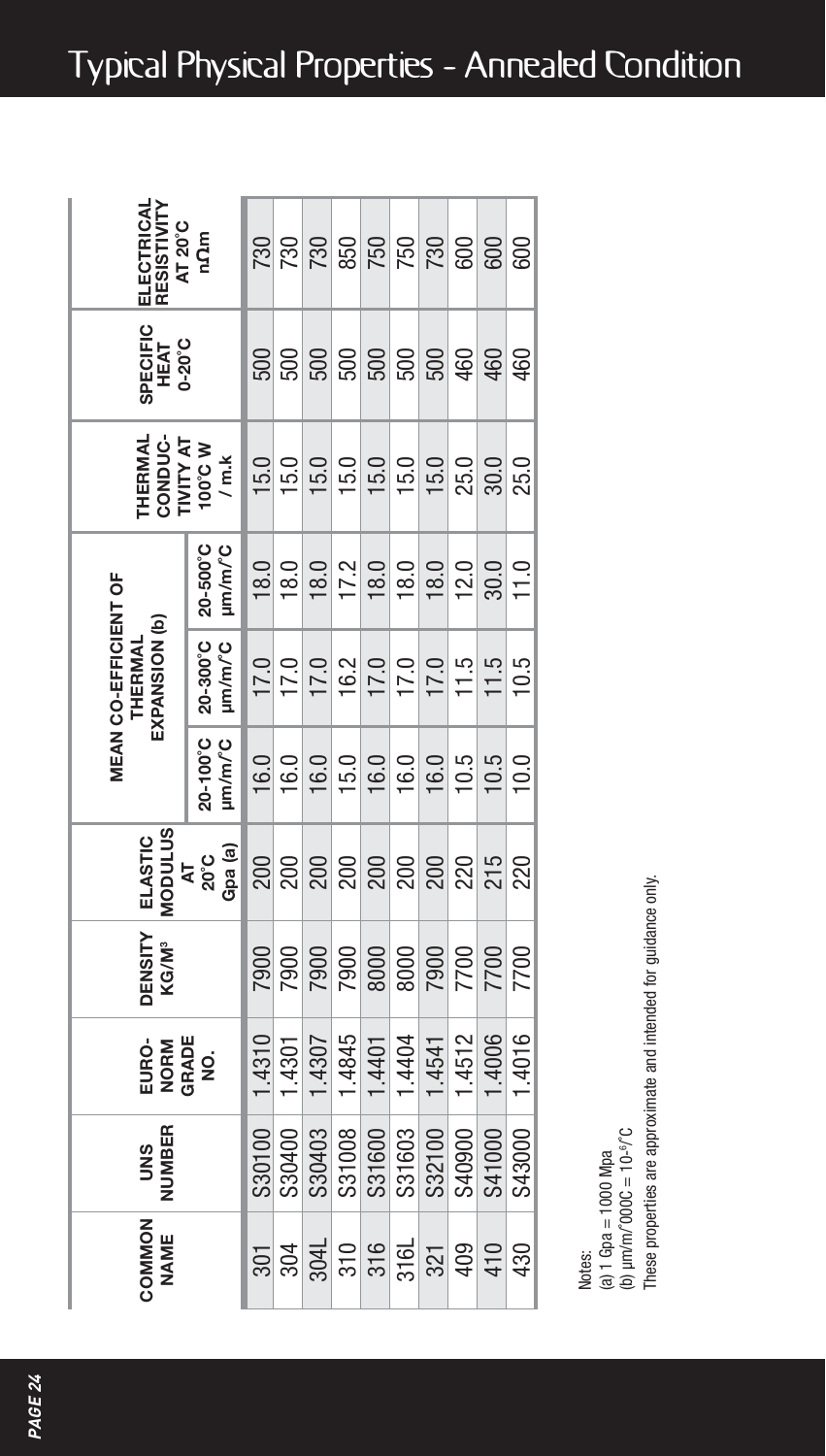## Chemical Composition & Mechanical Properties

|                       |                                   |                        |         |                  | <b>TYPICAL ANALYSIS</b> |                |              |                     |                 |            | TYPICAL MECHANICAL PROPERTIES |           |
|-----------------------|-----------------------------------|------------------------|---------|------------------|-------------------------|----------------|--------------|---------------------|-----------------|------------|-------------------------------|-----------|
| <b>CLASSIFICATION</b> | <b>CHARACTERISTICS</b>            | STAINLESS<br>GRADE     | $\circ$ | ž                | ò                       | å              | Ë            | S                   | ይ               | MPa<br>ဖို | $\frac{60000000}{500000}$     | 띞         |
| Austenitic            | Essentially                       | 302                    | 0.08    | 0.0              | 18.0                    | ï              | ï            | ı                   | 260             | 600        | 50                            | 160       |
|                       | non-magnetic<br>in softened       | 303                    | 0.12    | $\overline{9.0}$ | 18.0                    | ï              | ï            | 0.2                 | 260             | 600        | 50                            | <b>GO</b> |
|                       | condition but                     | 304                    | 0.06    | 0.0              | 18.5                    | ı              | ï            | ı                   | 260             | 600        | 50                            | 160       |
|                       | show varying<br>degrees of        | 304L                   | 0.03    | 10.0             | 18.5                    | ı              | ï            | ı                   | 220             | 560        | 50                            | 145       |
|                       | magnetism when<br>cold worked.    | 310                    | 0.13    | 20.0             | 25.0                    | $\blacksquare$ | $\mathbf{I}$ | $\blacksquare$      | 310             | 620        | 45                            | 170       |
|                       | Cannot be                         | 316                    | 0.06    | 12.0             | 17.0                    | 2.2            | ï            | ı                   | 260             | 600        | 50                            | 155       |
|                       | hardened by heat<br>treatment.    | 316L                   | 0.03    | 12.0             | 17.0                    | 2.2            | ï            | ı                   | 230             | 560        | 50                            | 145       |
|                       |                                   | 317                    | 0.07    | 13.0             | 19.0                    | 3.2            | ï            | ı                   | $\frac{310}{5}$ | 620        | 45                            | 170       |
|                       |                                   | 321                    | 0.06    | 10.0             | 18.0                    | ï              | 0.5          | $\blacksquare$      | 250             | 580        | 45                            | 160       |
|                       |                                   |                        |         |                  |                         |                |              |                     |                 |            |                               |           |
| Ferritic              | Magnetic. Cannot                  | 409                    | 0.04    | ı                | 11.5                    | ı              | 0.4          | ı                   | 250             | 450        | 25                            | 140       |
|                       | be hardened by<br>heat treatment. | 430                    | 0.08    | ı                | 17.0                    | $\blacksquare$ | ï            | ı                   | $\frac{310}{5}$ | 540        | 80                            | 170       |
|                       |                                   |                        |         |                  |                         |                |              |                     |                 |            |                               |           |
| Carbon<br>Nickel      | oΞ                                | Molybdenum<br>Chromium |         |                  |                         | δ<br>ŏ         |              | Titanium<br>Sulphur |                 |            | ≔ ∽                           |           |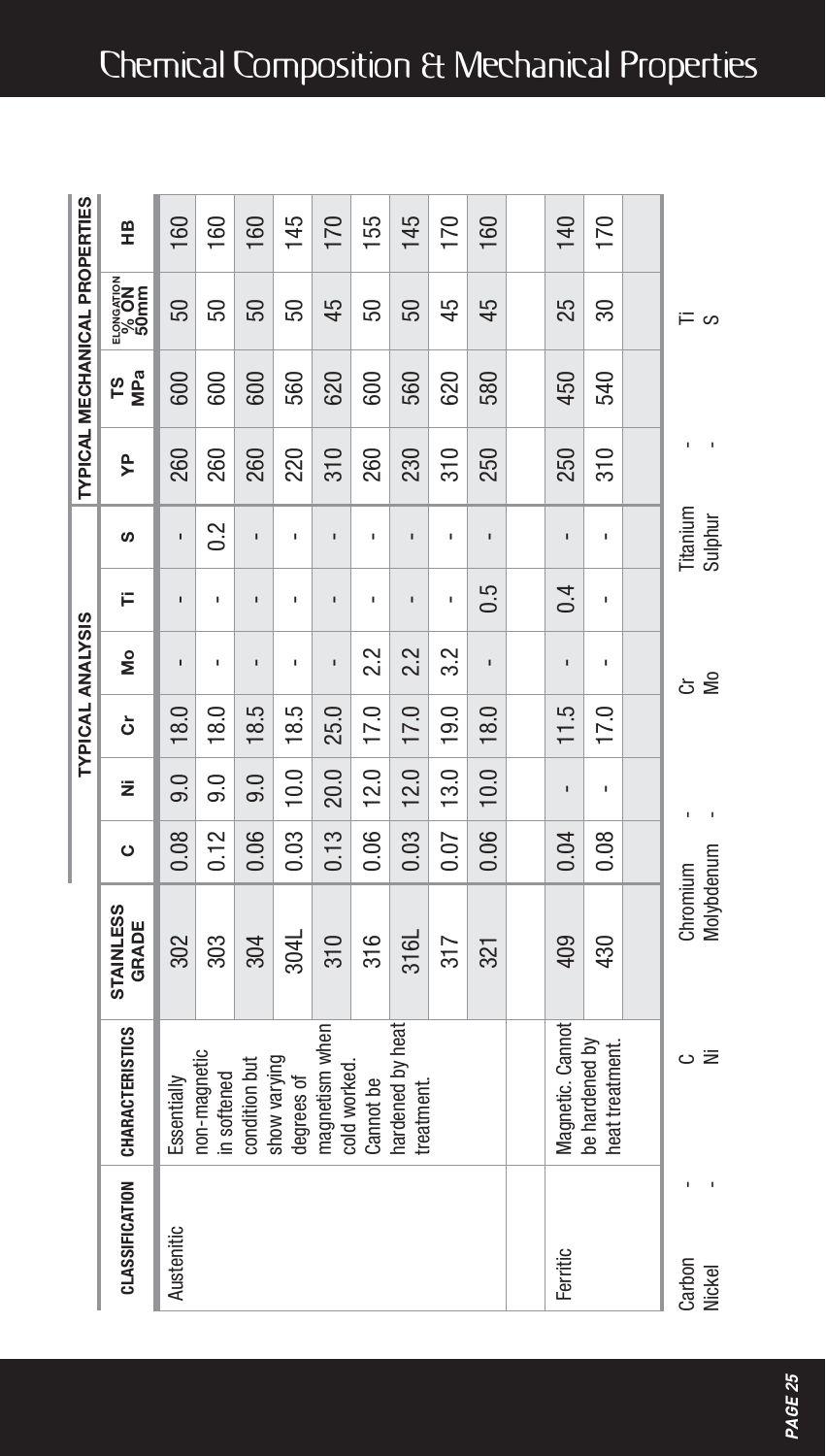| <b>DESIGNATION</b><br><b>BRITAIN</b><br>304S12<br>88<br>GRADE<br><b>ITALY</b><br>ξ<br>FRANCE |
|----------------------------------------------------------------------------------------------|
| 304S15<br><b>X5CrNi 18 10</b><br><b>X2CrNi 1811</b><br>Z2 CN 18-10<br>Z6 CN 18-09            |
|                                                                                              |
| 309S 24<br>X16CrNi 23 14<br>Z15 CN 24-13                                                     |
|                                                                                              |
| 310S24<br><b>X6CrNi 25 20</b><br>Z12 CN 25-20                                                |
| X22CrNi 25 20                                                                                |
| 316S12<br>X2CrNiMo 17 12<br>Z2 CND 17-12                                                     |
| <b>X2CrNiMo 17 13</b><br>Z2 CND 17-13                                                        |
| 316S16<br>X5CrNiMo 17 12<br>Z6 CND 17-11                                                     |
| X5CrNiMo 17 13<br>Z6 CND 17-12                                                               |
| 317S12<br><b>X2CrNiMo 18 16</b><br>Z2 CND 19-15                                              |
| 317S 16                                                                                      |
| 320S 17<br>X6CrNiMoTi 17 12<br>Z6 CHDT 17-12                                                 |
| X6CrNiMoTi 17 13<br>Z6 CHDT 17-13                                                            |
| 321S12<br>X6CrNiTi 18 11<br>Z6 CNT 18-10                                                     |
| 347S 17<br><b>X6CrNiNb 18 11</b><br>Z6 CNNb 18-10                                            |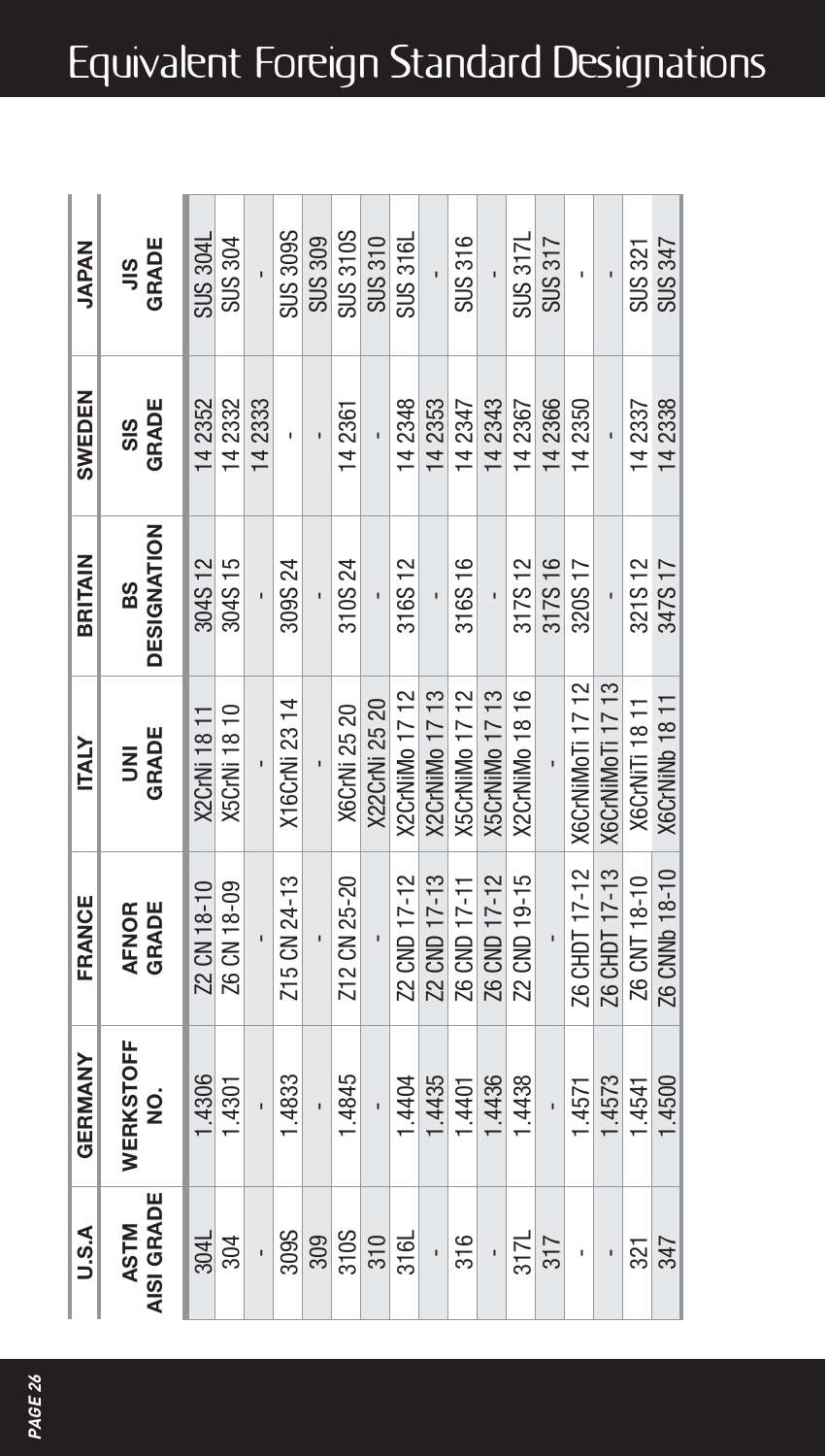Approximate amount of thermal expansion that occurs in types 316 and 304 stainless steels subjected to temperature changes Approximate amount of thermal expansion that occurs in types 316 and 304 stainless steels subjected to temperature changes in the range 0-100°. [GUIDE ONLY] in the range 0-100˚. [GUIDE ONLY]

| [mtrs]<br>ENGTH |           |   |         |         |          | EXPANSION [mm]           |          |                |                |                |          |
|-----------------|-----------|---|---------|---------|----------|--------------------------|----------|----------------|----------------|----------------|----------|
| ≘               | $\circ$   | 2 | 3       | 5       | 6        | $\infty$                 | 의        | 는              |                | 의              |          |
|                 |           |   | က       | 4       | $\circ$  | $\overline{ }$           | ၜ        | $\supseteq$    |                |                |          |
| ന               |           |   | က       | 4       | 5        | $\circ$                  | $\infty$ | 9              | ഇ ല $\log$ ച   | ഇ ല ≘∣െ        | 부부부부     |
|                 |           |   | $\sim$  | ൚       | 5        | $\circ$                  | N        | $\infty$       |                |                |          |
| CO              | $\subset$ |   | $\sim$  | ൚       | ᆗ        | 5                        | 6        | $\overline{ }$ | ထ              |                |          |
| LO              |           |   | $\sim$  | 2       | $\infty$ | $\overline{\phantom{a}}$ | 5        | $\circ$        | $\circ$        | $\overline{ }$ | $\infty$ |
| 4               |           |   | ۳       | $\sim$  | က        | က                        | 4        | 5              | 5              | అ              | $\circ$  |
|                 |           |   |         |         | $\sim$   | $\sim$                   |          | က              | $\overline{ }$ | $\overline{a}$ | 5        |
|                 |           |   |         |         |          | $\sim$                   | ¢        | $\sim$         | ന              | က              | $\infty$ |
|                 |           |   | $\circ$ | $\circ$ |          |                          |          |                |                |                | $\sim$   |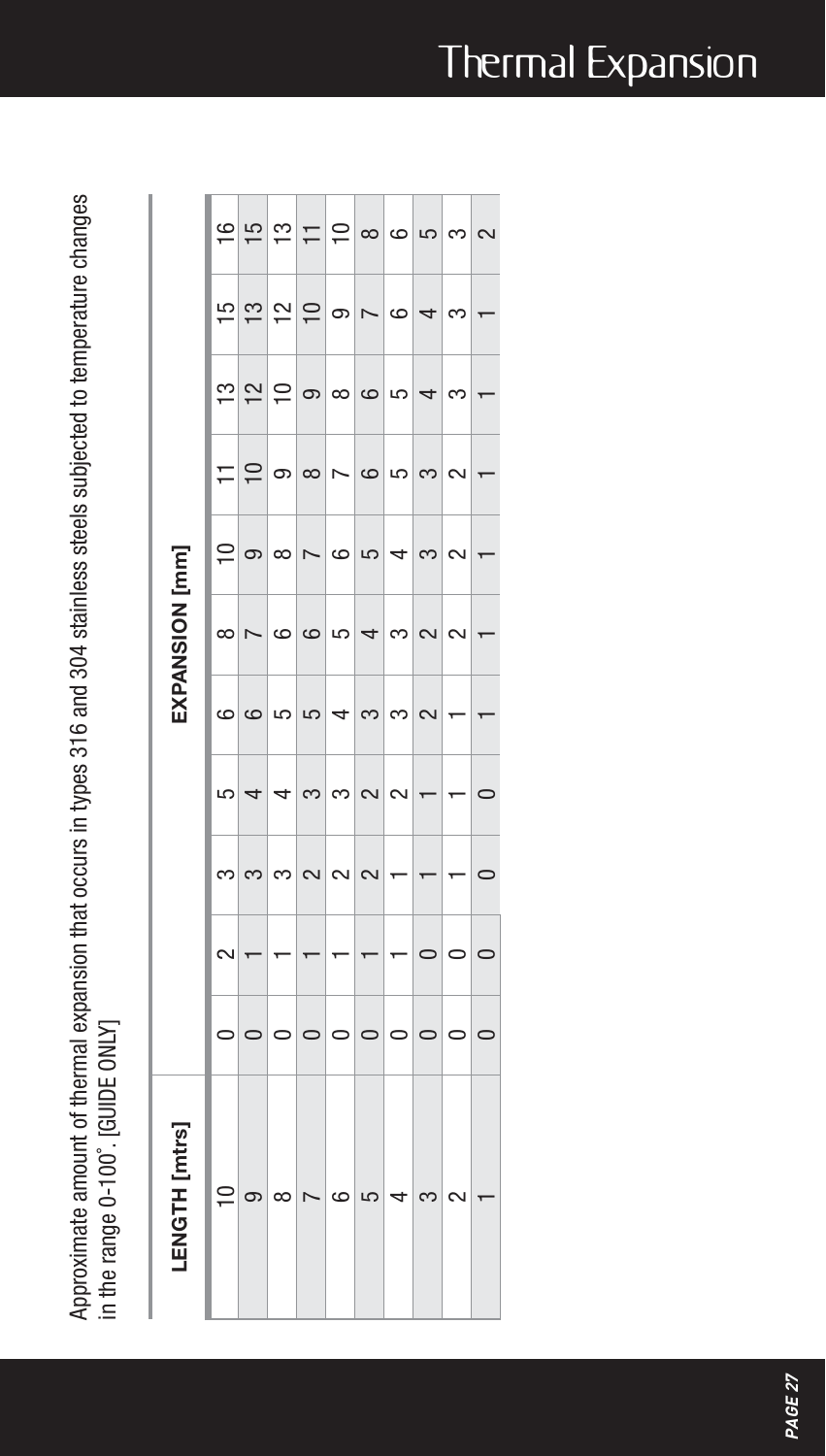# Flange Tables

| 925<br>Lios                |    |                   |                     | 79.0<br>85.0<br>82.0 |               | 88.9             |                | $\begin{array}{c} 0.06 \\ 0.01 \\ 0.01 \\ 0.01 \\ \hline \end{array}$ |                |                            | 120.6             | 125.0               | 114.0                    | 139.7             | 145.0          | <b>127.0</b>   |
|----------------------------|----|-------------------|---------------------|----------------------|---------------|------------------|----------------|-----------------------------------------------------------------------|----------------|----------------------------|-------------------|---------------------|--------------------------|-------------------|----------------|----------------|
| <b>DRILLING</b>            |    | $\frac{1}{2}$     | $\overline{4}$      | $\overline{4}$       | $\frac{6}{1}$ | $\frac{8}{10}$   | $\overline{4}$ | $\frac{6}{5}$                                                         | $\frac{8}{10}$ | $\overline{4}$             | 20                | $\frac{8}{18}$      | $\overline{\phantom{0}}$ | 20                | $\frac{8}{10}$ | $\overline{1}$ |
| NUMBER OF<br><b>BOLTS</b>  |    | 4                 |                     |                      |               |                  |                |                                                                       |                |                            |                   |                     |                          |                   |                |                |
| <b>THICKNESS</b><br>FLANGE | mm |                   | $\frac{11.5}{18.0}$ | 9.0                  | 13.0          | 18.0             |                | $\frac{12.5}{14.5}$                                                   |                | 12.0                       | 16.0              | $\frac{20.0}{14.0}$ |                          | 17.5              | 18.0           | 14.0           |
| DIAMETER<br>FLANGE         | E  |                   | $\frac{108}{115}$   | 114                  | 117           | 140              | 120            | 127                                                                   | 150            | 133                        | 152               | 165                 | 152                      | 178               | 185            | 165            |
| PRESSURE<br>RATING         |    | CL 150            | NP <sub>10</sub>    | $\overline{=}$       | CL 150        | NP <sub>10</sub> |                |                                                                       |                | $\frac{TE}{C L 150}$<br>TE | CL 150            | <b>NP10</b>         | $\mathbb{H}$             | CL 150            | NP10           | Ë              |
| SPECIFICATION<br>FLANGE    |    | <b>ANSI B16.5</b> | BS 4504             | <b>BS10</b>          | ANSI B16.5    | BS 4504          | BS 10          | <b>ANSI B16.5</b>                                                     | BS 4504        | <b>BS10</b>                | <b>ANSI B16.5</b> | BS 4504             | <b>BS10</b>              | <b>ANSI B16.5</b> | BS4504         | <b>BS10</b>    |
| NOM. PIPE<br><b>SIZE</b>   |    | $25$ mm $/1"$     |                     |                      | 32mm/1.25"    |                  |                | 40mm/1.5"                                                             |                |                            | $50$ mm/ $2$ "    |                     |                          | $65$ mm $/2.5$ "  |                |                |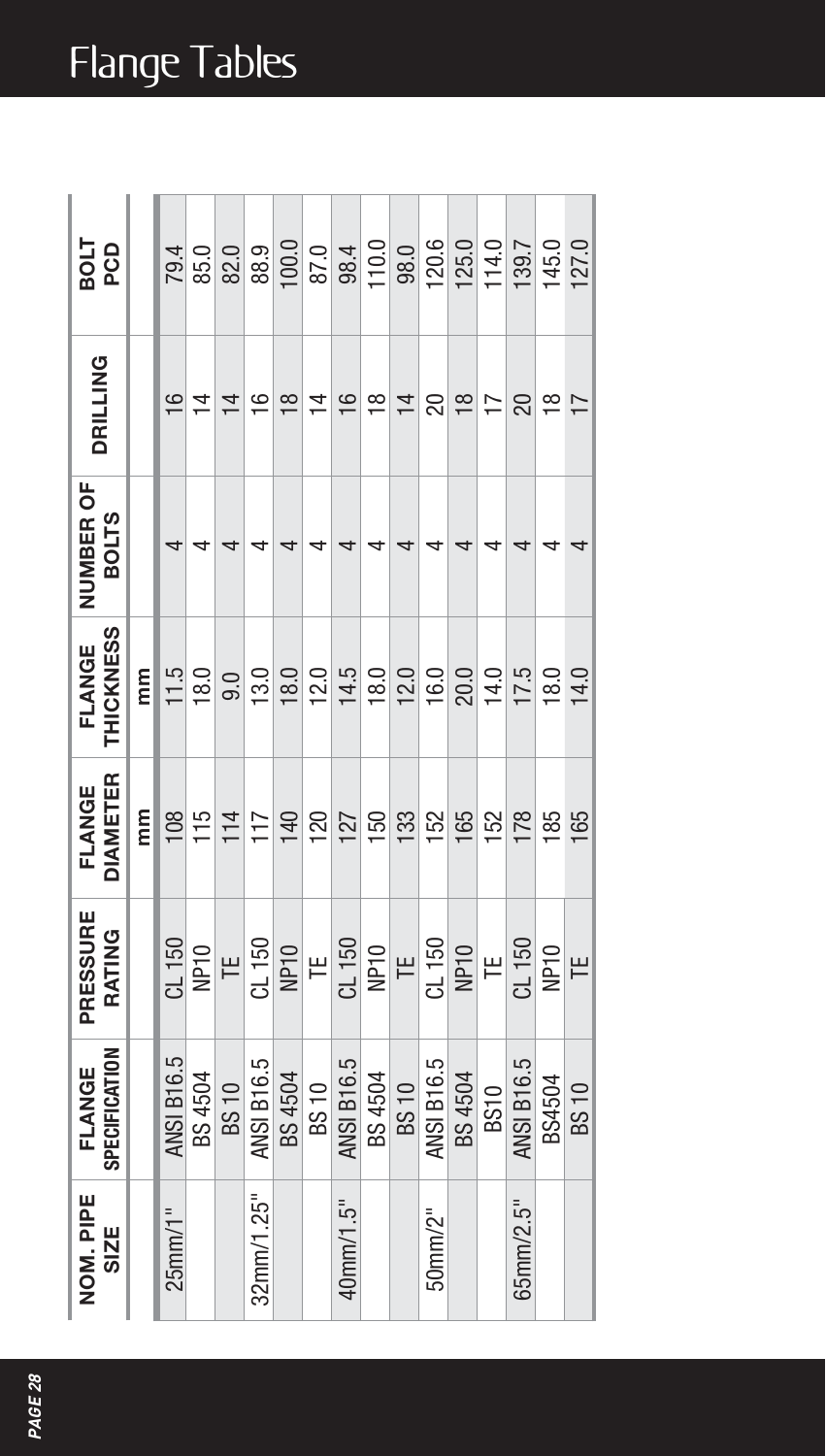| <b>1208</b>                |   | 52.4              | 160.0    | 146.0                                                                                                                                                                                                                                                                                                 | 190.5             |          |                |                   |          | 180.0<br>178.0<br>241.3<br>235.0 | 298.4          | 295.0    | 292.0           | 361.9             | 350.0               |               |
|----------------------------|---|-------------------|----------|-------------------------------------------------------------------------------------------------------------------------------------------------------------------------------------------------------------------------------------------------------------------------------------------------------|-------------------|----------|----------------|-------------------|----------|----------------------------------|----------------|----------|-----------------|-------------------|---------------------|---------------|
| <b>DRILLING</b>            |   |                   | ೫≌       | $\overline{1}$                                                                                                                                                                                                                                                                                        | 20                |          | $\frac{8}{12}$ |                   |          | ន ន ន ន ន ន ន ន ន                |                |          |                 |                   |                     |               |
| NUMBER OF<br><b>BOLTS</b>  | E | 4                 | $\infty$ |                                                                                                                                                                                                                                                                                                       | $\infty$          | $\infty$ | $\infty$       | $\infty$          | $\infty$ | $\infty$                         | $\infty$       | $\infty$ | $\infty$        | $\overline{5}$    | $\frac{2}{3}$       | $\frac{2}{3}$ |
| <b>THICKNESS</b><br>FLANGE | E |                   |          |                                                                                                                                                                                                                                                                                                       |                   |          |                |                   |          |                                  |                |          |                 |                   |                     |               |
| DIAMETER<br>FLANGE         |   |                   |          | $\frac{191}{200}$                                                                                                                                                                                                                                                                                     |                   |          |                |                   |          | 22 22 23 23 24 25                |                |          | $\frac{336}{2}$ |                   | $\frac{406}{395}$   |               |
| PRESSURE<br>RATING         |   | CL 150            |          | $\frac{1}{2}$ $\frac{1}{2}$ $\frac{1}{2}$ $\frac{1}{2}$ $\frac{1}{2}$ $\frac{1}{2}$ $\frac{1}{2}$ $\frac{1}{2}$ $\frac{1}{2}$ $\frac{1}{2}$ $\frac{1}{2}$ $\frac{1}{2}$ $\frac{1}{2}$ $\frac{1}{2}$ $\frac{1}{2}$ $\frac{1}{2}$ $\frac{1}{2}$ $\frac{1}{2}$ $\frac{1}{2}$ $\frac{1}{2}$ $\frac{1}{2}$ |                   |          |                |                   |          |                                  |                |          |                 |                   | $\frac{C1 150}{NE}$ |               |
| SPECIFICATION<br>FLANGE    |   | <b>ANSI B16.5</b> | BS 4504  | BS 10                                                                                                                                                                                                                                                                                                 | <b>ANSI B16.5</b> | BS 4504  | <b>BS10</b>    | <b>ANSI B16.5</b> | BS 4504  | <b>BS10</b>                      | ANSI B16.5     | BS 4504  | <b>BS10</b>     | <b>ANSI B16.5</b> | BS4504              | <b>BS10</b>   |
| NOM. PIPE<br><b>SIZE</b>   |   | $80$ mm $/3"$     |          |                                                                                                                                                                                                                                                                                                       | $100$ mm/4"       |          |                | $150$ mm/ $6"$    |          |                                  | $200$ mm/ $8"$ |          |                 | 250mm/10"         |                     |               |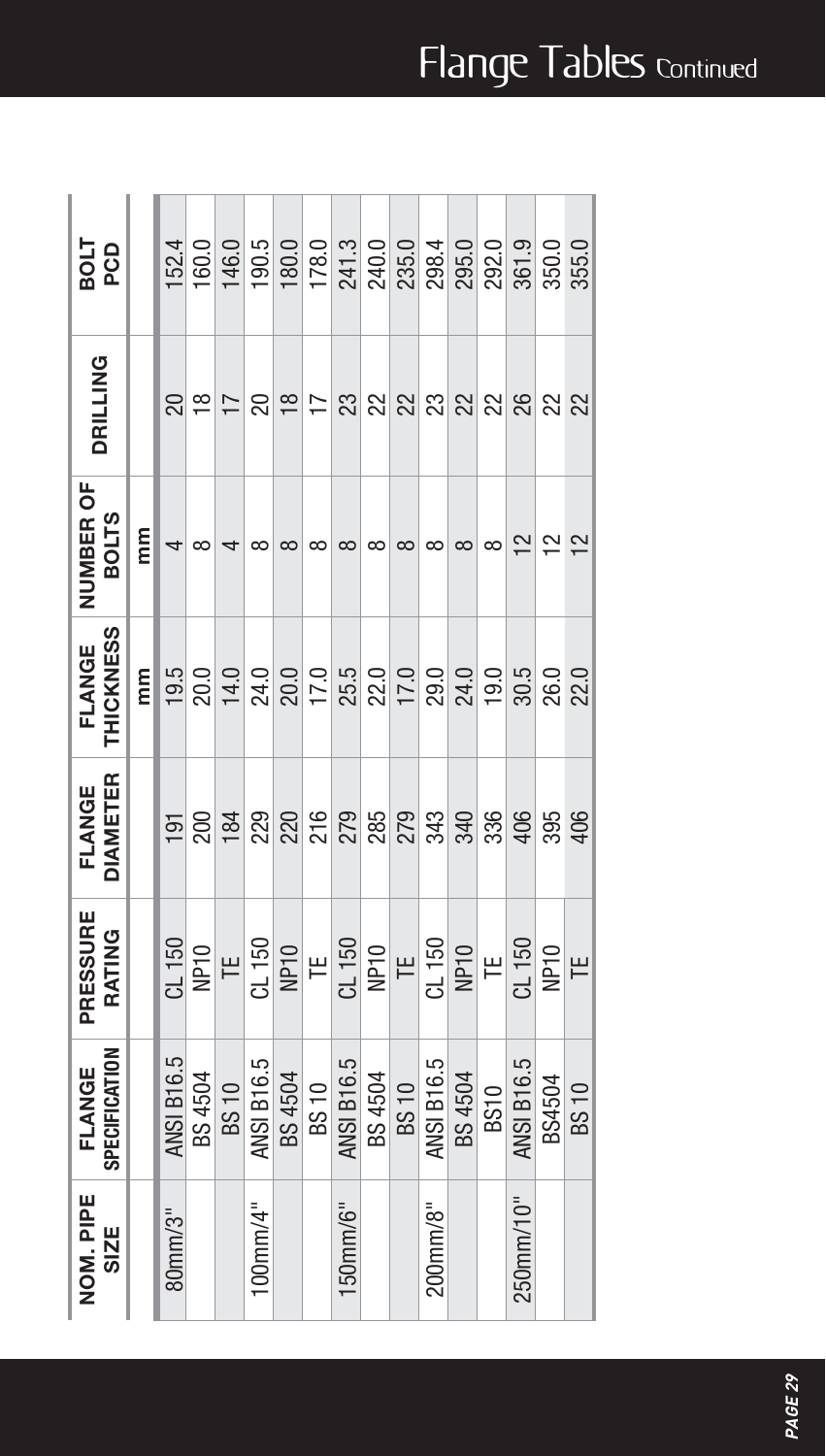are visible. When extremely fine woven cloth, covering a range from about 40 to 2 microns [nominal], is woven the number of are visible. When extremely fine woven cloth, covering a range from about 40 to 2 microns [nominal], is woven the number of A micron is 1/1000mm [0.00003937"]. To the average naked eye only particle sizes as small as 40 microns [0.0057"] A micron is 1/1000mm [0.00003937"]. To the average naked eye only particle sizes as small as 40 microns [0.0057"] holes per square inch may be upward of 1 million. holes per square inch may be upward of 1 million.

any impurities. Because of its hard working properties and also its corrosion resistance, Stainless Steel Woven Wire is generally any impurities. Because of its hard working properties and also its corrosion resistance, Stainless Steel Woven Wire is generally These fine meshes are used predominantly for filter elements employed in fluid power systems for the purpose of removing These fine meshes are used predominantly for filter elements employed in fluid power systems for the purpose of removing used.

| <b>IICRON</b> | <b>SIHON</b>                                                                                                                                 | <b>IICRON</b> | VCHES                                                                                                                                     | <b>IICRON</b> | <b>NCHES</b>                                                         | <b>IICRON</b>    | <b>SSHCHE</b>                                                                                                                                         |
|---------------|----------------------------------------------------------------------------------------------------------------------------------------------|---------------|-------------------------------------------------------------------------------------------------------------------------------------------|---------------|----------------------------------------------------------------------|------------------|-------------------------------------------------------------------------------------------------------------------------------------------------------|
|               |                                                                                                                                              |               |                                                                                                                                           |               |                                                                      |                  |                                                                                                                                                       |
|               |                                                                                                                                              |               |                                                                                                                                           |               |                                                                      |                  |                                                                                                                                                       |
|               | $\begin{array}{l} 00003937 \\ 000007874 \\ 00011810 \\ 00015740 \\ 00015740 \\ 000035420 \\ 00027560 \\ 00027560 \\ 00031490 \\ \end{array}$ |               | $\begin{array}{r} 000433 \\ 000472 \\ 000512 \\ 000551 \\ 000591 \\ 000630 \\ 000630 \\ 000709 \\ 000709 \\ 000709 \\ 000748 \end{array}$ |               | 000827<br>000866<br>000945<br>000945<br>001083<br>0011083<br>0011083 | 60               | $\begin{array}{l} 001575 \\ 001969 \\ 002362 \\ 002756 \\ 003150 \\ 003543 \\ 003364 \\ 003937 \\ 003937 \\ 0003937 \\ 0005906 \\ 007874 \end{array}$ |
|               |                                                                                                                                              |               |                                                                                                                                           |               |                                                                      | $\overline{C}$   |                                                                                                                                                       |
|               |                                                                                                                                              |               |                                                                                                                                           |               |                                                                      | 80               |                                                                                                                                                       |
|               |                                                                                                                                              |               |                                                                                                                                           |               |                                                                      | $\mathbf{S}$     |                                                                                                                                                       |
|               |                                                                                                                                              |               |                                                                                                                                           |               |                                                                      | $\overline{100}$ |                                                                                                                                                       |
|               |                                                                                                                                              |               |                                                                                                                                           |               |                                                                      | 150              |                                                                                                                                                       |
|               |                                                                                                                                              |               |                                                                                                                                           | R,            |                                                                      | 200              |                                                                                                                                                       |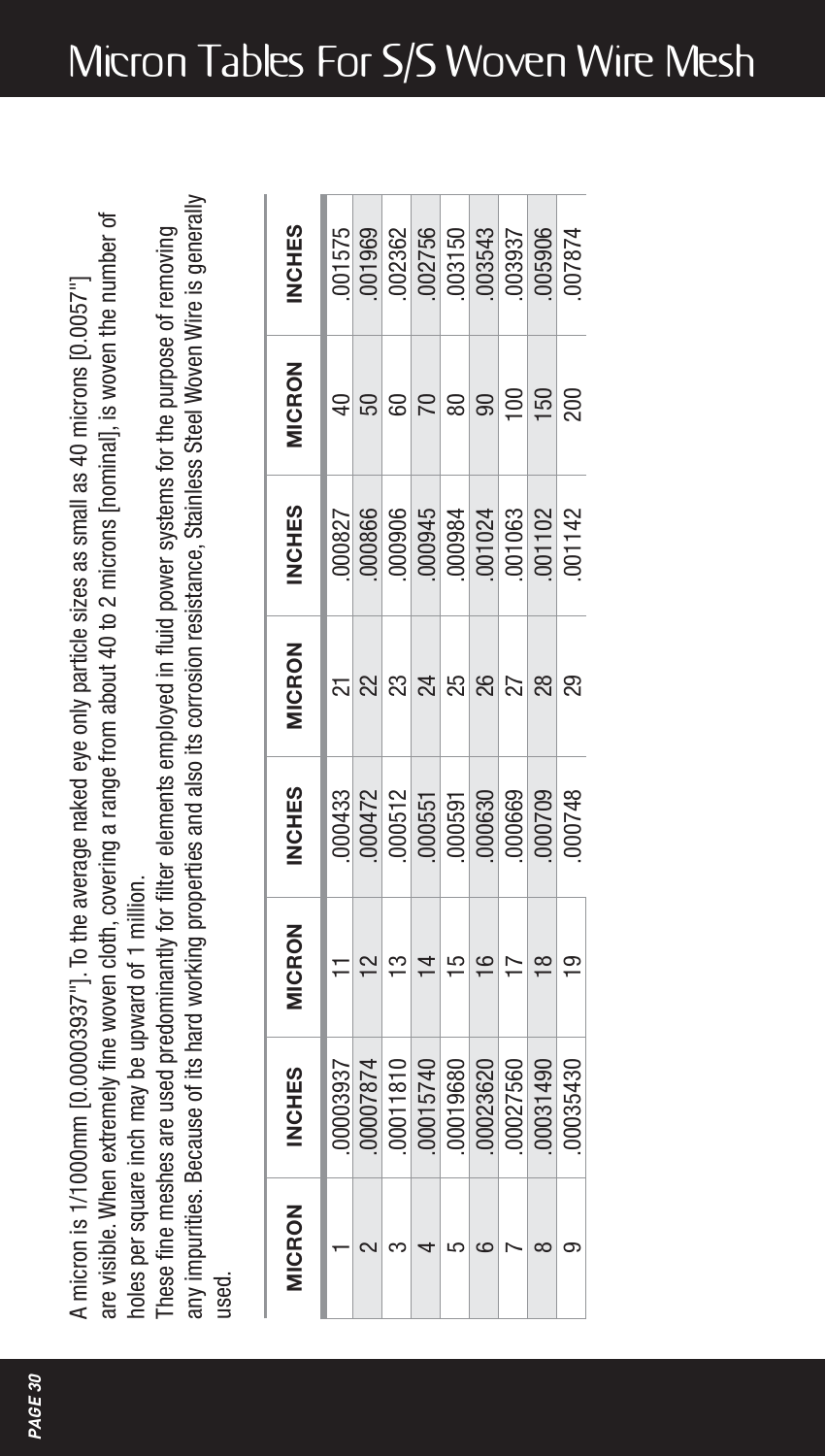## British Test Sieve Apertures

| <b>NOMINAL MESH</b><br><b>NUMBER</b> | <b>NOMINAL WIDTH OF APERTURE</b> |                |  |  |  |
|--------------------------------------|----------------------------------|----------------|--|--|--|
|                                      | mm                               | <b>MICRONS</b> |  |  |  |
| 4                                    | 4.000                            | 4000           |  |  |  |
| 5                                    | 3.250                            | 3350           |  |  |  |
| $6\phantom{1}$                       | 2.800                            | 2800           |  |  |  |
| 7                                    | 2.360                            | 2360           |  |  |  |
| 8                                    | 2.000                            | 2000           |  |  |  |
| 10                                   | 1.700                            | 1700           |  |  |  |
| 12                                   | 1.400                            | 1400           |  |  |  |
| 14                                   | 1.180                            | 1180           |  |  |  |
| 16                                   | 1.000                            | 1000           |  |  |  |
| 18                                   | 0.850                            | 850            |  |  |  |
| 22                                   | 0.710                            | 710            |  |  |  |
| 25                                   | 0.600                            | 600            |  |  |  |
| 30                                   | 0.500                            | 500            |  |  |  |
| 36                                   | 0.435                            | 425            |  |  |  |
| 44                                   | 0.355                            | 355            |  |  |  |
| 52                                   | 0.300                            | 300            |  |  |  |
| 60                                   | 0.250                            | 250            |  |  |  |
| 72                                   | 0.212                            | 212            |  |  |  |
| 85                                   | 0.180                            | 180            |  |  |  |
| 100                                  | 0.150                            | 150            |  |  |  |
| 120                                  | 0.125                            | 125            |  |  |  |
| 150                                  | 0.100                            | 100            |  |  |  |
| 170                                  | 0.090                            | 90             |  |  |  |
| 200                                  | 0.075                            | 75             |  |  |  |
| 240                                  | 0.063                            | 63             |  |  |  |
| 300                                  | 0.053                            | 53             |  |  |  |
| 350                                  | 0.045                            | 45             |  |  |  |

Excerpts from Standard 410: 1969 Table 3 for Fine Wire Cloth in Test Sieves.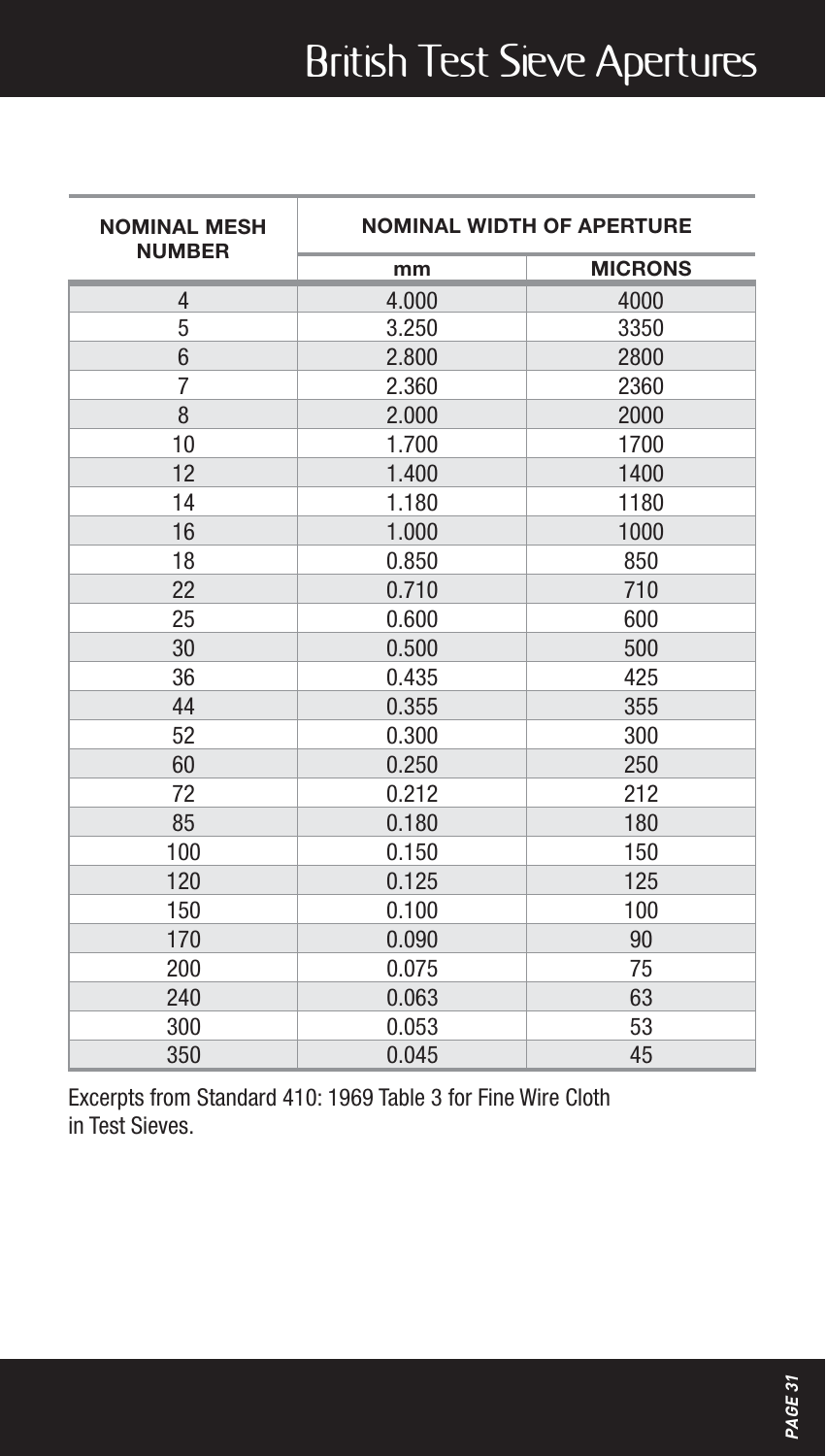|  | Cleaning - Recommended Procedures |  |
|--|-----------------------------------|--|
|--|-----------------------------------|--|

| CONDITION                                                          | CLEANING AGENTS                                                                                                                                | PRECAUTIONS                                                                                                                            |
|--------------------------------------------------------------------|------------------------------------------------------------------------------------------------------------------------------------------------|----------------------------------------------------------------------------------------------------------------------------------------|
| Readily removed stains.<br>Construction dirt.<br>Routine cleaning. | Powder detergents.<br>Liquid detergents.<br>Hose pipe jet.<br>Soap.                                                                            | water to remove residual cleaning compounds.<br>containing bleaching agents. Rinse with clean<br>Avoid scratching. Do not use cleaners |
| Non-washable deposits.                                             | Domestic cleaning powders. Recommended<br>stainless steel cleaners such as Autosol.                                                            | Do not use steel wool. Stainless steel wool may<br>the polish pattern. Avoid scratching.<br>be used. Rub in straight lines along       |
| Oil and greasy deposits.                                           | b] Caustic soda or tri sodium phosphate<br>a] Organic solvents such as acetone,<br>methylated spirits, Xylol, Benzene.<br>solution [5 to 10%]. | Final wash with detergent and clean water.<br>Wipe dry. Care is required with flammable<br>solvents.                                   |
| Rust stains from external sources.                                 | a] Oxalic acid, sulphamic acid [10%]<br>[b] Abrasive cleaning paste.<br>[c] Nitric acid.                                                       | Avoid scratching. Rinse thoroughly with water<br>and detergent. Wipe dry.                                                              |
| Finger Prints.                                                     | Dilute phosphoric acid with detergent.                                                                                                         | Rinse thoroughly and wipe dry.                                                                                                         |
| Welding scale.<br>Heat tint                                        | 10 to 15% by volume nitric acid with 1 to 2%<br>by volume hydrofluoric acid up to 50°C for up<br>to 15 mins                                    | As for nitric acid.                                                                                                                    |
| Water 'scale' - calcium/magnesium salt<br>deposits.                | Tartaric acid solution. Up to 10% W/v hot<br>versene may be added.<br>Citric acid solution.                                                    | Wash with detergent and warm water.<br>Wipe dry.                                                                                       |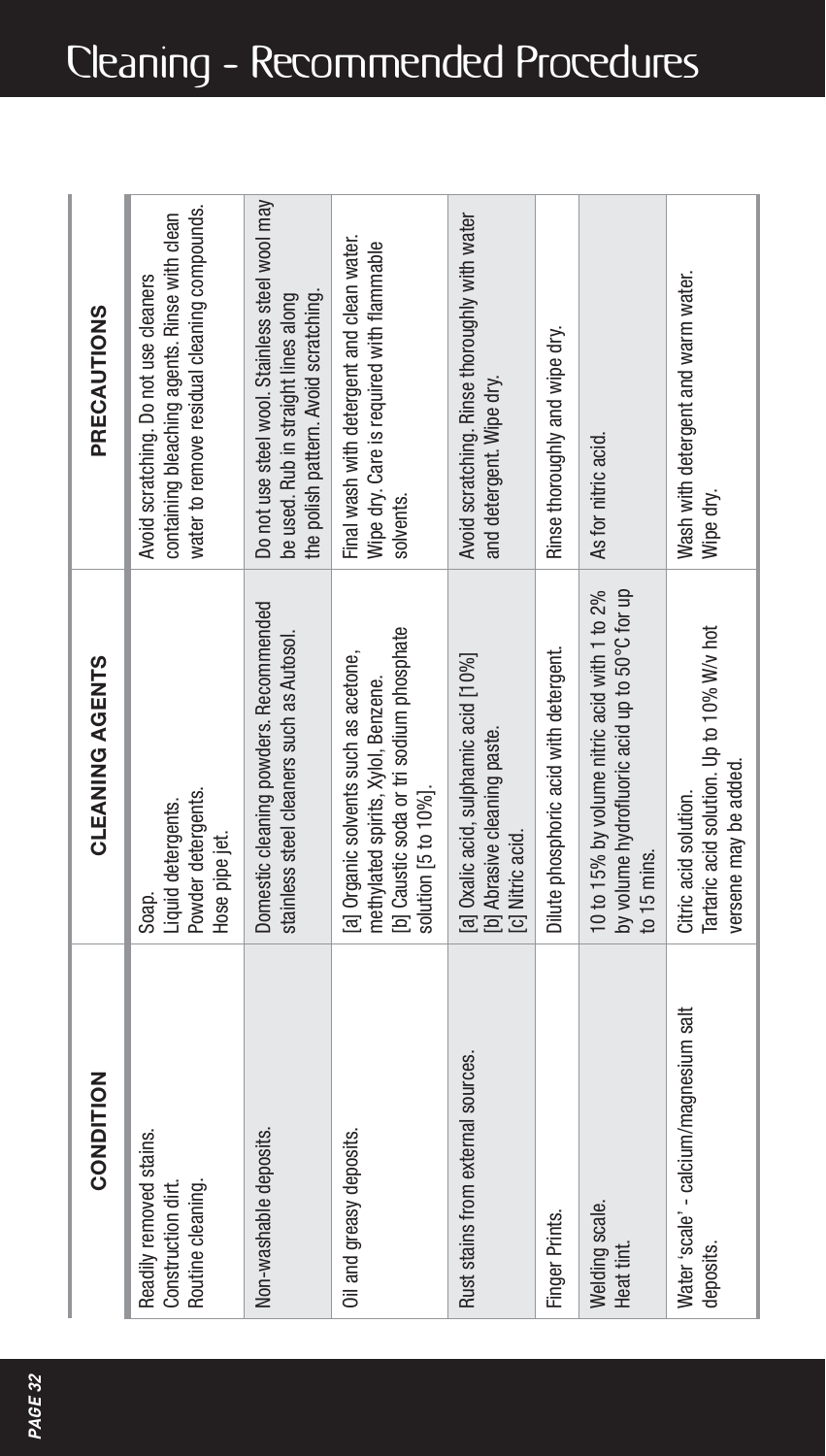#### **Copyright**

This pocket guide and contents are copyright to Steel and Tube and permission maybe granted to reproduce the guide only with the prior written consent of Steel and Tube Stainless.

#### **Exclusions – Limitations of Liability**

Whilst Steel and Tube has taken every reasonable precaution in compiling this pocket guide, the guide is provided on an "as is" basis. Steel and Tube shall not be liable for any representation or warranty of any kind (express or implied) with respect to products (including specifi cations) supplied pursuant to, or the contents of this pocket guide and any such representations or warranties are disclaimed.

Whilst care has been taken to ensure all information in this pocket guide is accurate and complete, any typographical, clerical or other error or omission in this pocket guide, including but not limited to, product information and product specifi cations shall be subject to corrections without any liability on the part of Steel and Tube.